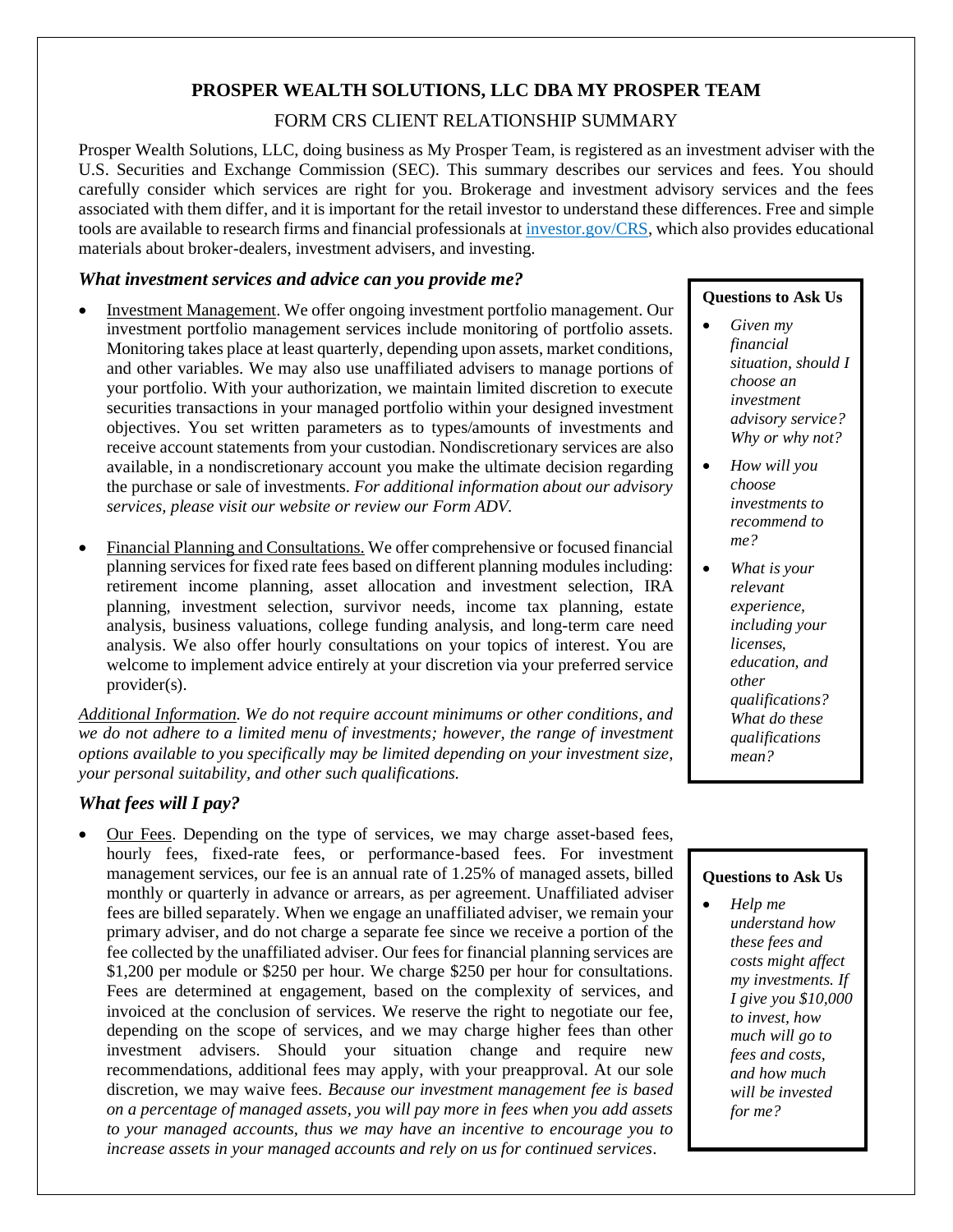• Other Fees and Costs: Investors are responsible for third-party fees, such as transaction fees, brokerage commissions to brokerage firm(s), and account fees (e.g., transfer fees, termination costs, and other fees and taxes). Mutual fund shareholder fees are additional. These fees vary with the services and we do not receive any portion of these fees.

*Additional Information. You will pay fees and costs whether you make or lose money on your investments. Fees and costs will reduce any amount of money you make on your investments over time. Please make sure you understand what fees and costs you are paying.*

# *What are your legal obligations to me when acting as my investment adviser? How else does your firm make money and what conflicts of interest do you have?*

*When we act as your investment adviser*, we have to act in your best interest and not put our interest ahead of yours. At the same time, the way we make money creates some conflicts with your interests. You should understand and ask us about these conflicts because they can affect the investment advice, we provide you. Here are some examples of how we make money and conflicts of interest to help you understand what this means:

How We Make Money. We make money because we are compensated by advisory, financial planning service, and consultation fees paid by clients.

Additional Conflicts of Interest. Our financial professionals have outside business activities

- Certain of our investment adviser representatives are independent insurance agents and may spend 5-10% of their time on insurance services.
- Tyler Hansen is also a licensed mortgage broker with Security Home Mortgage, LLC, an unaffiliated service firm, and earns fees (paid by mortgage firms) as the result of mortgage sales.
- Tyler Hansen also owns Invest Self-Directed, LLC, which provides assistance with the establishment of self-directed individual retirement plans.

If our clients purchase the above products or services, our licensed personnel receive normal fees paid by the above entities, which are in addition to any fees our clients may pay to us for our financial and investment advisory services. The receipt of these commissions and fees for this outside business activity represents a conflict of interest between our adviser representatives and our clients. As a fiduciary, we seek to mitigate the conflict by placing your interests ahead of ours when preparing suitable recommendations and through our disclosures. You can find more information about these conflicts of interest in our Form ADV, Part 2.

# *How do your financial professionals make money?*

Our investment adviser representatives are paid a portion of advisory, financial planning service, and consultation fees generated by the services they provide. Commissions and fees received for outside business activities represent a conflict of interest between our adviser representatives and our clients.

### *Do you or your financial professionals have legal or disciplinary history?*

No, visit [investor.gov/CRS](https://www.investor.gov/CRS) for a free and simple search tool to research our firm and our financial professionals.

### *Additional Information:*

You may find additional information about us and our services at [myprosperteam.com.](https://www.myprosperteam.com/) Your selected investment adviser representative is your primary contact. Tyler Hansen is our Chief Compliance Officer. If you have questions, concerns, or would like a copy of this summary, please contact our team by phone at 801-850-0822 or email at [support@myprosperteam.com.](mailto:support@myprosperteam.com)

### **Questions to Ask Us**

• *How might your conflicts of interest affect me, and how will you address them?*

### **Questions to Ask Us**

- *As a financial professional, do you have any disciplinary history? For what type of conduct?*
- *Who is my primary contact person? Is he or she a representative of an investment adviser or a brokerdealer? Who can I talk to if I have concerns about how this person is treating me?*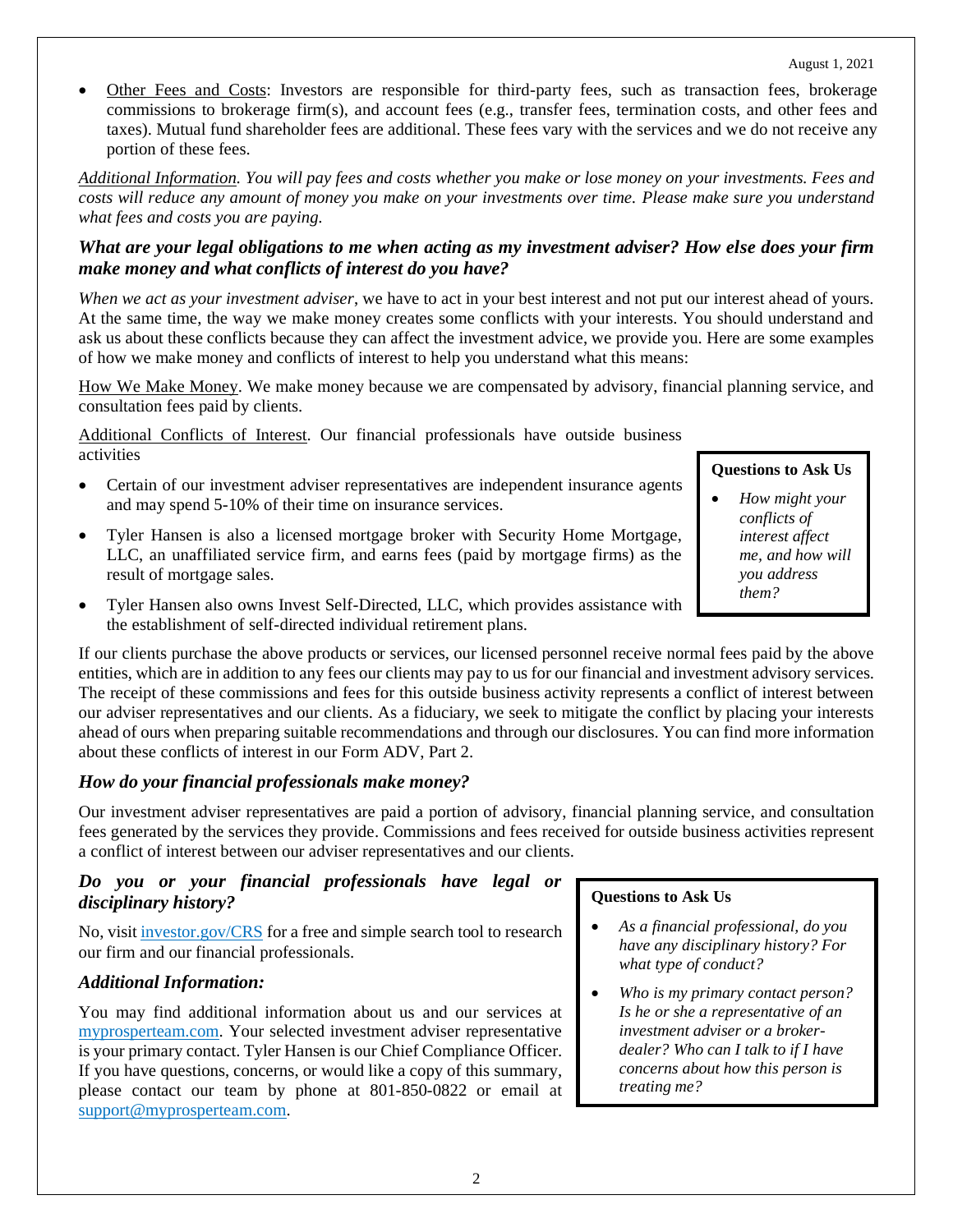

Registered Investment Advisor

3400 N 1200 W, Suite 103, Lehi, Utah 84043

myprosperteam.com //

(801) 889-1340

# **Form ADV Part 2B – Brochure Supplement**

TYLER W HANSEN CRD 4921121

January 2021

This brochure provides information about the qualifications and business practices of Prosper Wealth Solutions, LLC. If you have any questions about the contents of this brochure, please contact us at 801-889-1340 or support@myprosperteam.com. The information in this brochure has not been approved or verified by the United States Securities and Exchange Commission or by any state securities authority.

Additional information about Prosper Wealth Solutions, LLC also is available on the SEC's website at www.adviserinfo.sec.gov.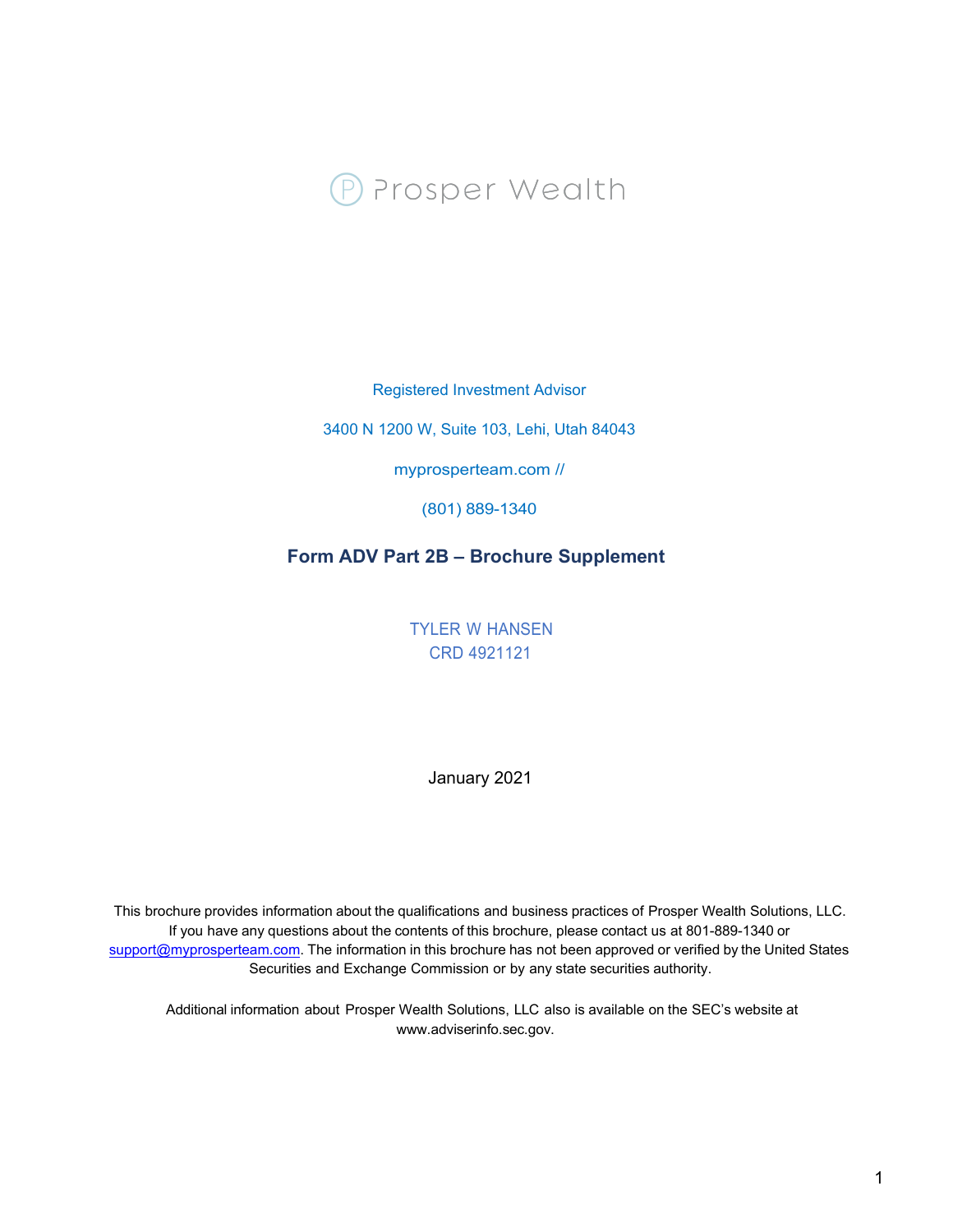# Tyler W Hansen

**Born:** May 7, 1981 **Title:** Owner, Investment Advisor Representative **Education:** University of Utah - BA Finance 2006

University of Utah - Masters of Science Finance 2012

#### EXPERIENCE:

**Prosper Wealth Solutions, LLC**  Owner, IAR: 2020 – Present **Sprout Financial, LLC**  Director, IAR: 2018 – September 2020 **Vantage Point Investments**  Director, IAR: 2014-2018 **Security Home Mortgage**  Senior Loan Officer: 2007 - Present **OMNI Brokerage**  Director of Operations, IAR: 2004-2009

#### DISCIPLINARY INFORMATION

Tyler Hansen has not been the subject of a reportable legal or disciplinary event.

### OTHER BUSINESS ACTIVITIES INVESTMENT-RELATED ACTIVITIES

Tyler Hansen is also a licensed insurance agent with the state of Utah and Idaho.

### NON-INVESTMENT-RELATED ACTIVITIES

Tyler Hansen is also a licensed Utah Lender Agent and facilitates home mortgage loans.

#### ADDITIONAL COMPENSATION

Tyler Hansen does not receive any economic benefit from a non-advisory client for the provision of advisory services.

#### **SUPERVISION**

**Supervisor:** Tyler Hansen **Title:** Principal, CCO **Phone Number:** 801-889-1340

#### ADDITIONAL DISCIPLINARYHISTORY

Tyler Hansen has not been involved in any arbitration claims, civil, self-regulatory organization or administrative proceedings of any kind.

#### BANKRUPTCY HISTORY

Tyler Hansen has not been the subject of a bankruptcy petition.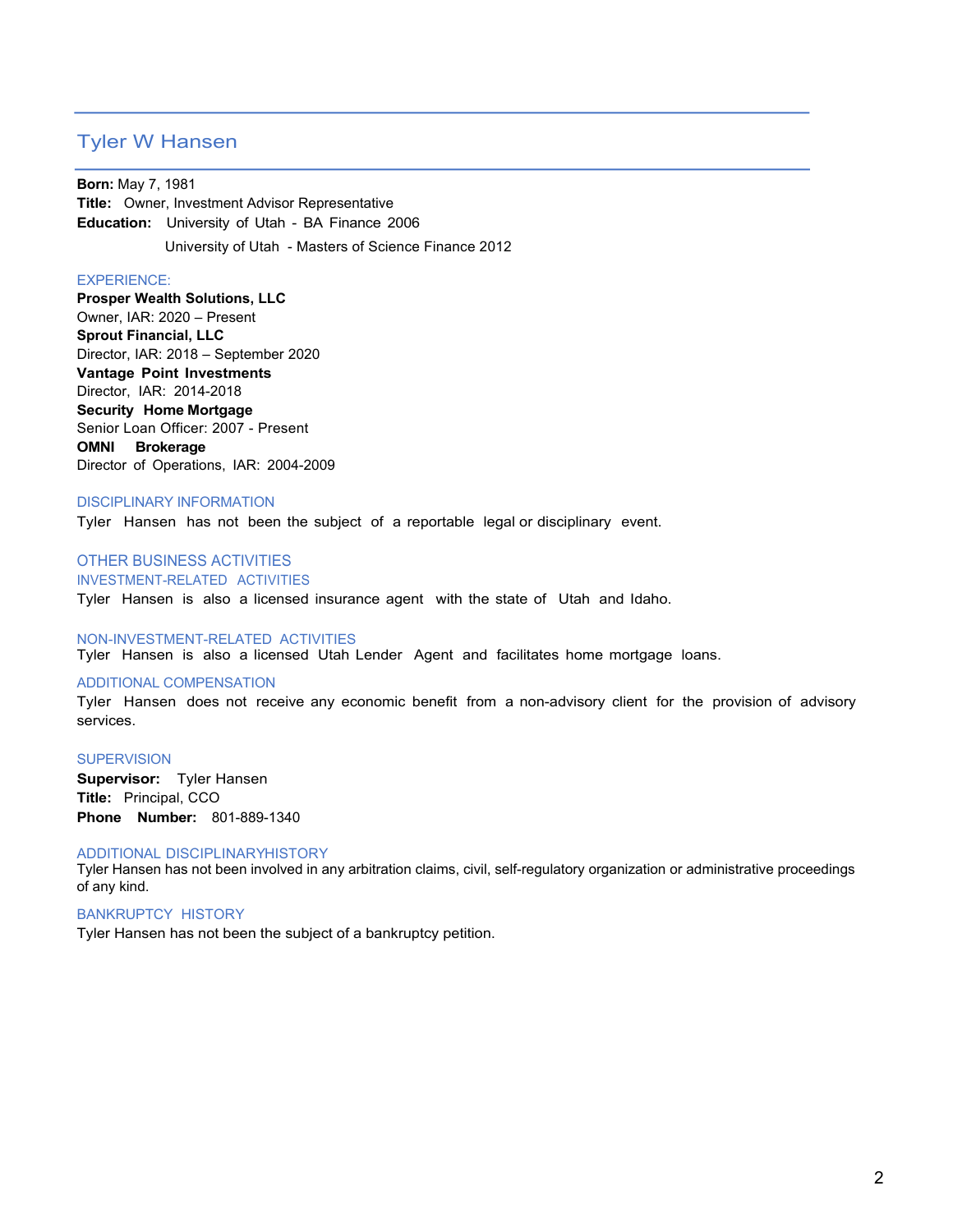

Registered Investment Advisor

3400 N 1200 W, Suite 103, Lehi, Utah 84043

myprosperteam.com // (801) 889-1340

# **FormADVPart 2B – Brochure Supplement**

Ryan J Robertson CRD 57316937

January 2021

This brochure provides information about the qualifications and business practices of Prosper Wealth Solutions, LLC. If you have any questions about the contents of this brochure, please contact us at 801-889-1340 or support@myprosperteam.com. The information in this brochure has not been approved or verified by the United States Securities and Exchange Commission or by any state securities authority.

Additional information about Prosper Wealth Solutions, LLC also is available on the SEC's website at www.adviserinfo.sec.gov.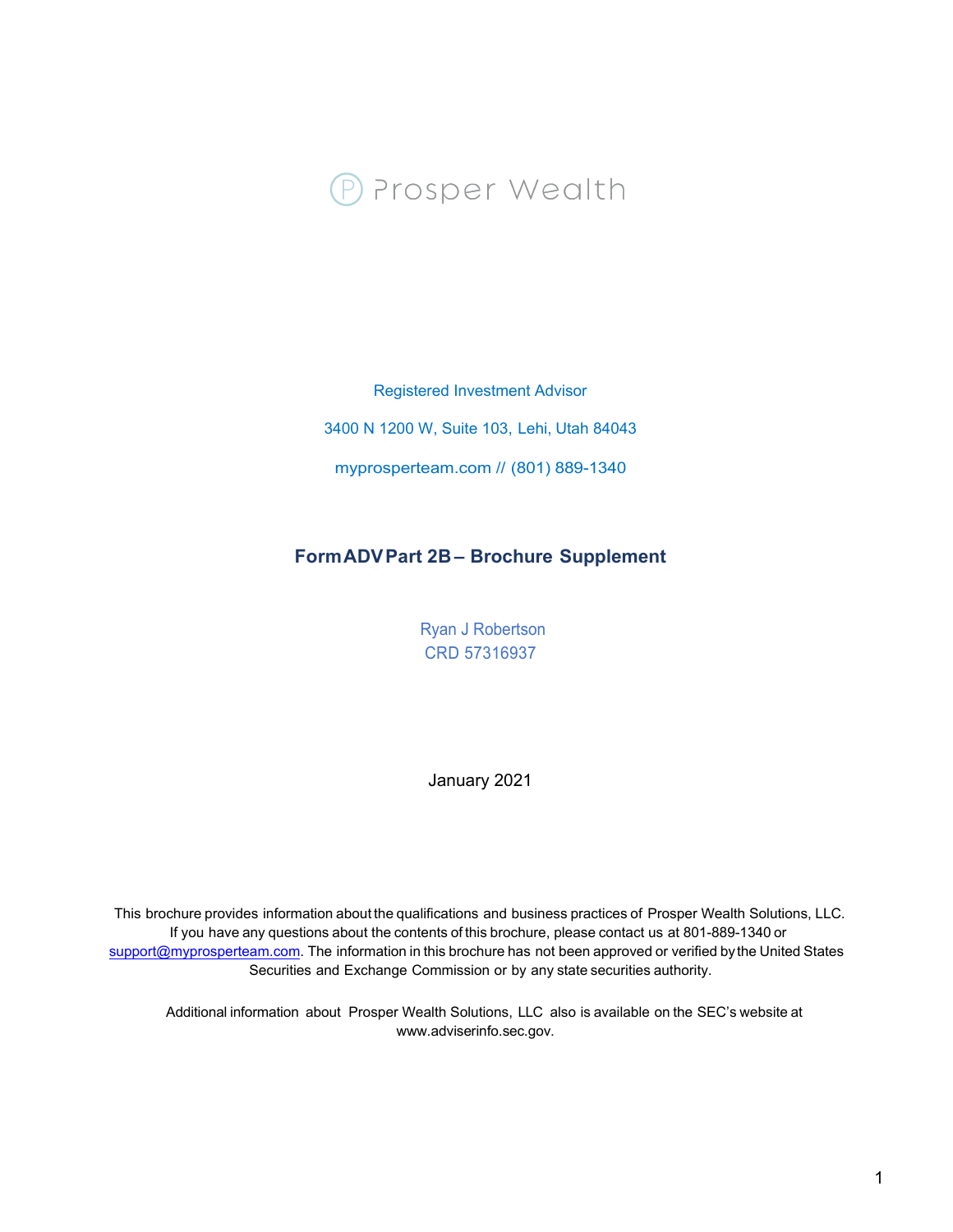# RYAN J ROBERTSON

**Born:** October 27, 1976 **Title:** Investment Advisor Representative **Education:** Utah State University – BS History 2003 Utah State University – Masters History 2005

### EXPERIENCE:

**Prosper Wealth Solutions** Investment Advisor Representative: 2021 - Present **Sprout Residential Fund**  Relationship Manager: 2019-2021 **Flagship Insurance** Insurance Agent: 2018 - 2019 **Private Capital Group** Senior Leadership Representative: 2015 - 2019 **Diversified Wealth Solutions** Client Relations Director: 2010-2015 **CM Capital** Client Relations Director: 2009-2010 **Strategic Wealth Solutions**  Client Relations Director: 2007-2019 **Strategic Financial Solutions:**  Client Representative: 2005-2007

### DISCIPLINARY INFORMATION

Ryan Robertson has not been the subject of a reportable legal or disciplinary event.

### OTHER BUSINESS ACTIVITIES INVESTMENT-RELATED ACTIVITIES Sprout Residential Fund (until 3/31/2021)

#### NON-INVESTMENT-RELATED ACTIVITIES

Ryan holds a life insurance license with the state of Utah

#### ADDITIONAL COMPENSATION None

**SUPERVISION Supervisor:** Tyler Hansen **Title:** Principal, CCO **Phone Number:** 801-889-1340

### ADDITIONAL DISCIPLINARYHISTORY

Ryan Robertson has not been involved in any arbitration claims, civil, self-regulatory organization or administrative proceedings of any kind.

### BANKRUPTCY HISTORY

Ryan Robertson has not been the subject of a bankruptcy petition.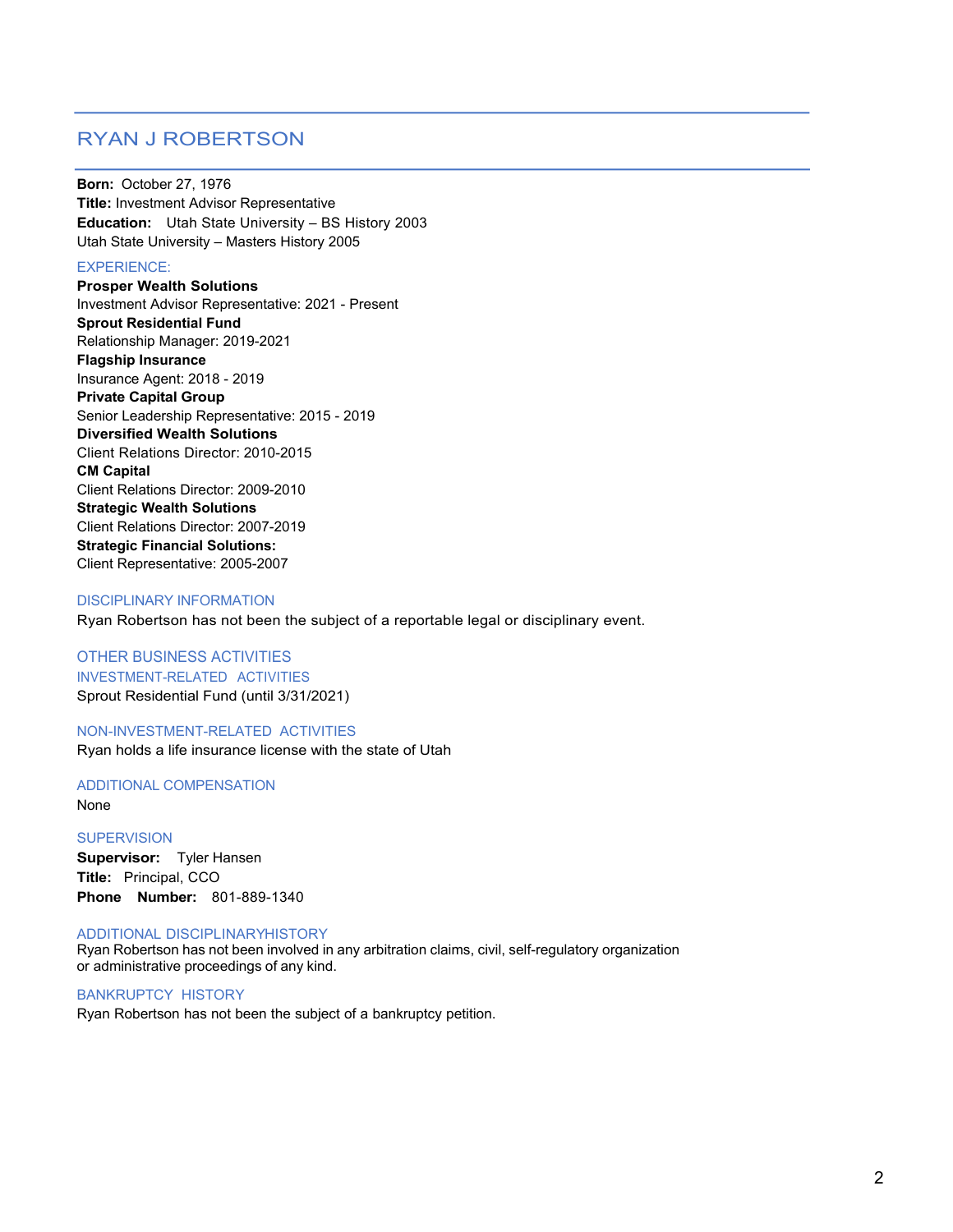

# Prosper Wealth Solutions, LLC doing Business as "My Prosper Team"

Registered Investment Adviser

3130 W Maple Loop Drive, Suite 203 Lehi, UT 84043

myprosperteam.com // (801) 889-1341

Form ADV Part 2A Client Brochure October 25, 2021

# ITEM 1: COVER PAGE

This Form ADV 2A Brochure ("Brochure") provides information about the qualifications and business practices of Prosper Wealth Solutions, LLC (*doing business as* "My Prosper Team"), a registered investment adviser. The information in this Brochure has not been approved or verified by the United State Securities and Exchange Commission (SEC) or by any state securities authority. Registration of an adviser does not imply a particular level of skill or training.

Additional information about My Prosper Team and its registered personnel is available on the SEC's website at [www.adviserinfo.sec.gov.](http://www.adviserinfo.sec.gov./)

My Prosper Team's SEC number is: 801-119753 The Adviser's CRD number is: 311144

If you have any questions about the contents of this Brochure, please contact us at 801-889-1341 o[r](mailto:%20support@myprosperteam.com) [support@myprosperteam.com](mailto:%20support@myprosperteam.com)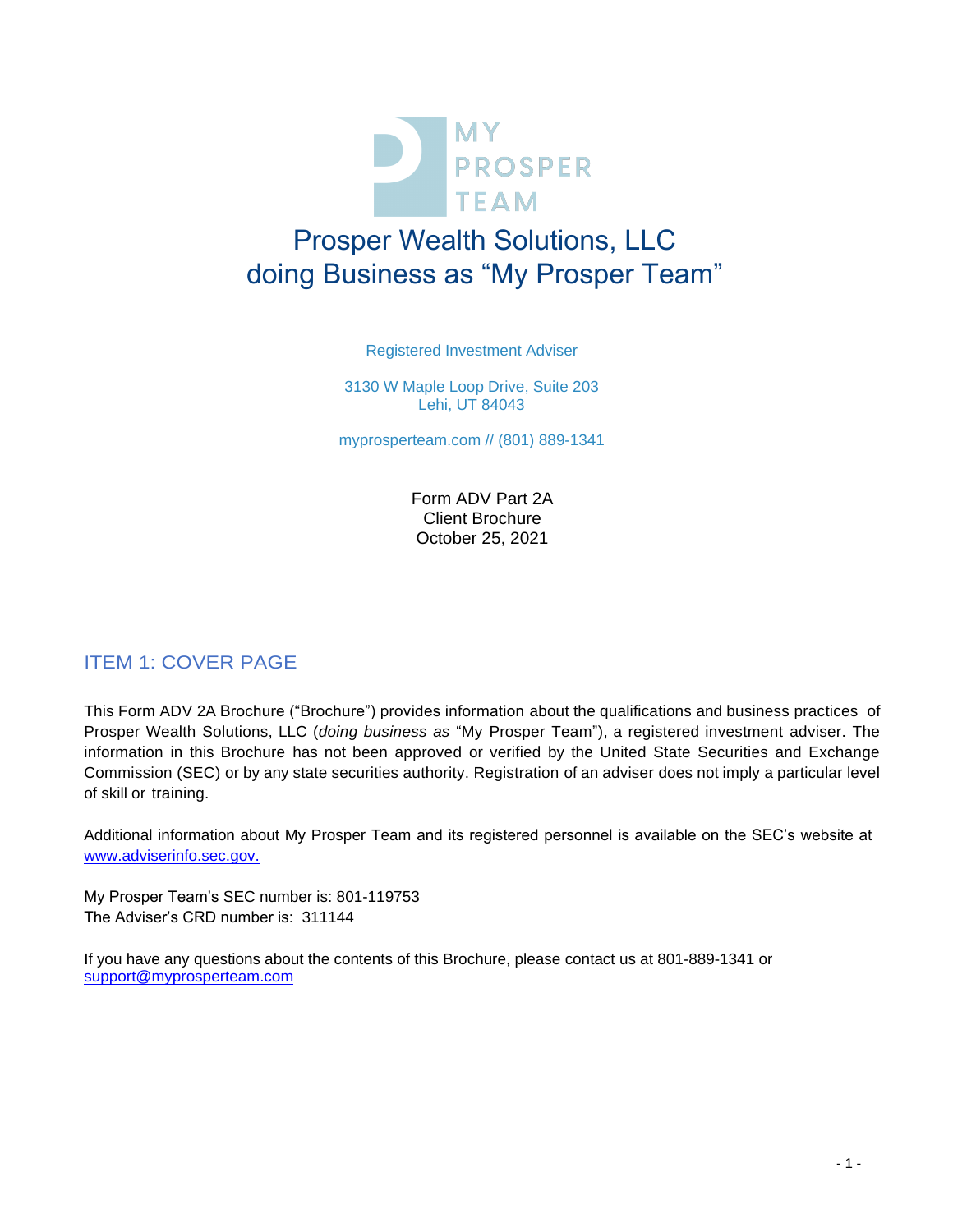# ITEM 2: SUMMARY OF MATERIAL CHANGES

### **Full Brochure Available**

Prosper Wealth Solutions, LLC (doing business as "My Prosper Team"), is hereinafter known as "My Prosper Team or "Adviser". MPT's Form ADV 2A Brochure may be requested, free of charge, by contacting our office at 801-889- 1341 or [support@myprosperteam.com. Y](mailto:support@SproutAdvisers.com)ou are also welcome to view MPT's Form ADV data via the SEC's public disclosure website at [www.adviserinfo.sec.gov.](http://www.adviserinfo.sec.gov/) 

Prosper Wealth' SEC number is: 801-119753 and its CRD number is: 311144

MPT's last amended this ADV 2A Brochure in March 2021 to report its 2020 fiscal year end assets under management. The following updates were made in this October 2021 Brochure amendment:

Item 4: In March 2021, Ryan Robertson became a 10% shareholder of MPT. Mr. Robertson is also an MPT Investment Adviser Representative. Robert F. Hansen also joined MPT as an Investment Adviser Representative.

Item 4: In July 2021, Prosper Wealth Solutions LLC filed the following trade name with the State of Utah: My Prosper Team.

Item 10.C: In March 2021, MPT's affiliated insurance agency, Prosper Wealth Insurance, LLC was licensed in Utah. As previously disclosed, MPT's investment adviser representatives are separately engaged as licensed insurance agents and these persons now work with our affiliated insurance agency. The agency is owned by Tyler Hansen and Ryan Robertson. Robert F. Hansen is a shareholder of and an independent insurance agent (Life and Health Licensed) with an unaffiliated agency, Vantage Point Insurance Services, Inc., which is separate and distinct.

Item 10.C: This Brochure was also updated to provide information concerning the National Association of Insurance Commissioners (NAIC) best interest rule. The rule requires that all annuity recommendations must be in the best interest of the consumer and agents may not place their financial interest ahead of the consumer's interest in making a recommendation. The rule requires that agents act with reasonable diligence, care, and skill in making recommendations. While our affiliate insurance agency's services are separate and distinct from the investment advisory firm, MPT is required to make certain Brochure disclosures relating to this affiliate since MPT may recommend the agency's services to our advisory clients.

If you have any questions or would like to discuss our services, please do not hesitate to contact our office.

Sincerely,

Tyler W Hansen Member and Chief Compliance Officer 3130 W Maple Loop Drive, Suite 203 Lehi, UT 84043 801-889-1341 support@myprosperteam.com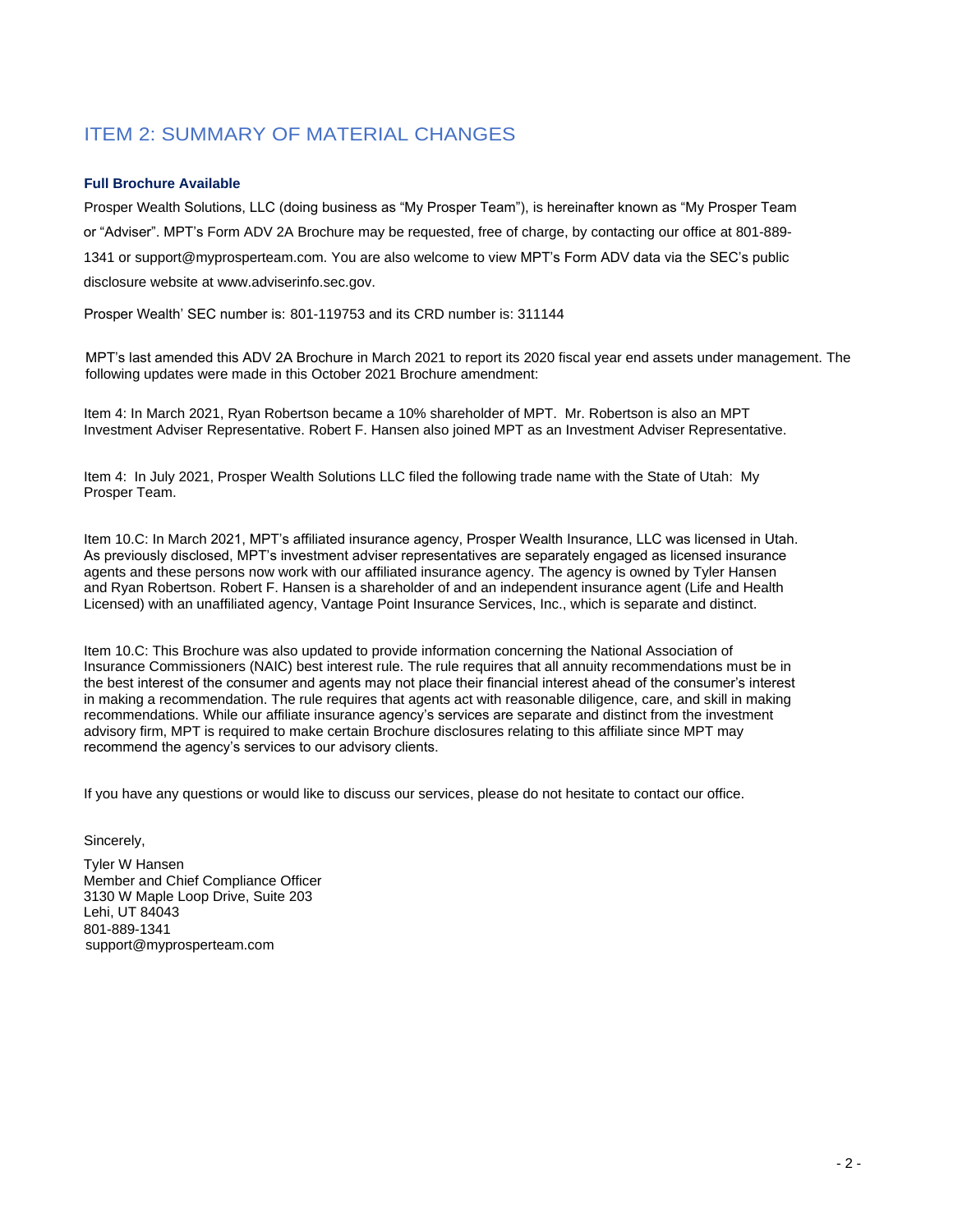# ITEM 3: TABLE OF CONTENTS

| <b>Cover Page</b>                                                               | 1              |
|---------------------------------------------------------------------------------|----------------|
| Item 2: Material Changes                                                        | $\mathbf 2$    |
| <b>Item 3: Table of Contents</b>                                                | 3              |
| <b>Item 4: Advisory Business</b>                                                | 5              |
| A. Description of the Advisory Firm                                             | 5              |
| <b>B.</b> Types of Advisory Services                                            | 5              |
| 1. Investment Management Services                                               | 6              |
| 2. Financial Planning Services                                                  | $\overline{7}$ |
| 3. Consultation Services                                                        | 8              |
| C. Client Tailored Services and Client Imposed Restrictions                     | 8              |
| D. Wrap Fee Programs                                                            | 9              |
| E. Amounts Under Management                                                     | 9              |
| Item 5: Fees, Compensation and Termination of Services                          | 9              |
| A. Fee Schedules                                                                | 9              |
| 1. Investment Management Services                                               | 9              |
| 2. Financial Planning Services                                                  | 10             |
| 3. Consultation Services                                                        | 10             |
| <b>B. Payment of Fees</b>                                                       | 10             |
| 1. Investment Management Services                                               | 10             |
| 2. Financial Planning Services                                                  | 10             |
| 3. Consultation Services                                                        | 11             |
| C. Clients Are Responsible for Third Party Fees                                 | 11             |
| D. Prepayment of Fees                                                           | 11             |
| E. Outside Compensation for the Sale of Securities to Clients                   | 12             |
| Item 6: Performance Fees & Side-By-Side Management                              | 13             |
| Item 7: Types of Clients and Minimum Account Size                               | 13             |
| Item 8: Methods of Analysis, Investment Strategies, and Risk                    | 13             |
| of Investment Loss                                                              |                |
| A. Methods of Analysis and Investment Strategies                                | 13             |
| <b>B. Material Risks Involved</b>                                               | 14             |
| C. Risks of Specific Securities Utilized                                        | 15             |
| Item 9: Disciplinary Information                                                | 17             |
| Item 10: Other Financial Industry Activities and Affiliations                   | 17             |
| A. Registration as a Broker/Dealer or B/D Representative                        | 17             |
| B. Registration as a Futures Commission Merchant, Commodity                     | 17             |
| Pool Operator, or a Commodity Trading Adviser                                   |                |
| C. Relationships Material to this Advisory Business, Possible                   | 17             |
| Conflicts of Interests and Other Business Activities                            |                |
| D. Selection of Other Managers and Compensation                                 | 19             |
| Item 11: Code of Ethics, Participation or Interest in Client                    | 20             |
| <b>Transactions and Personal Trading</b>                                        |                |
| A. Code of Ethics                                                               | 20             |
| B. Recommendations Involving Material Financial Interests                       | 21             |
| C. Investing Personal Money in the Same Securities as Clients                   | 21             |
| D. Trading Securities At/Around the Same Time as Clients                        |                |
|                                                                                 | 21             |
| Item 12: Brokerage Practices                                                    | 21             |
| A. Factors Used to Select Custodians and/or Broker/Dealers                      | 21             |
| 1. Research and Other Soft-Dollar Benefits                                      |                |
| 2. Brokerage for Client Referrals<br>3. Client-Directed Brokerage/Custodial Use | 22<br>22<br>23 |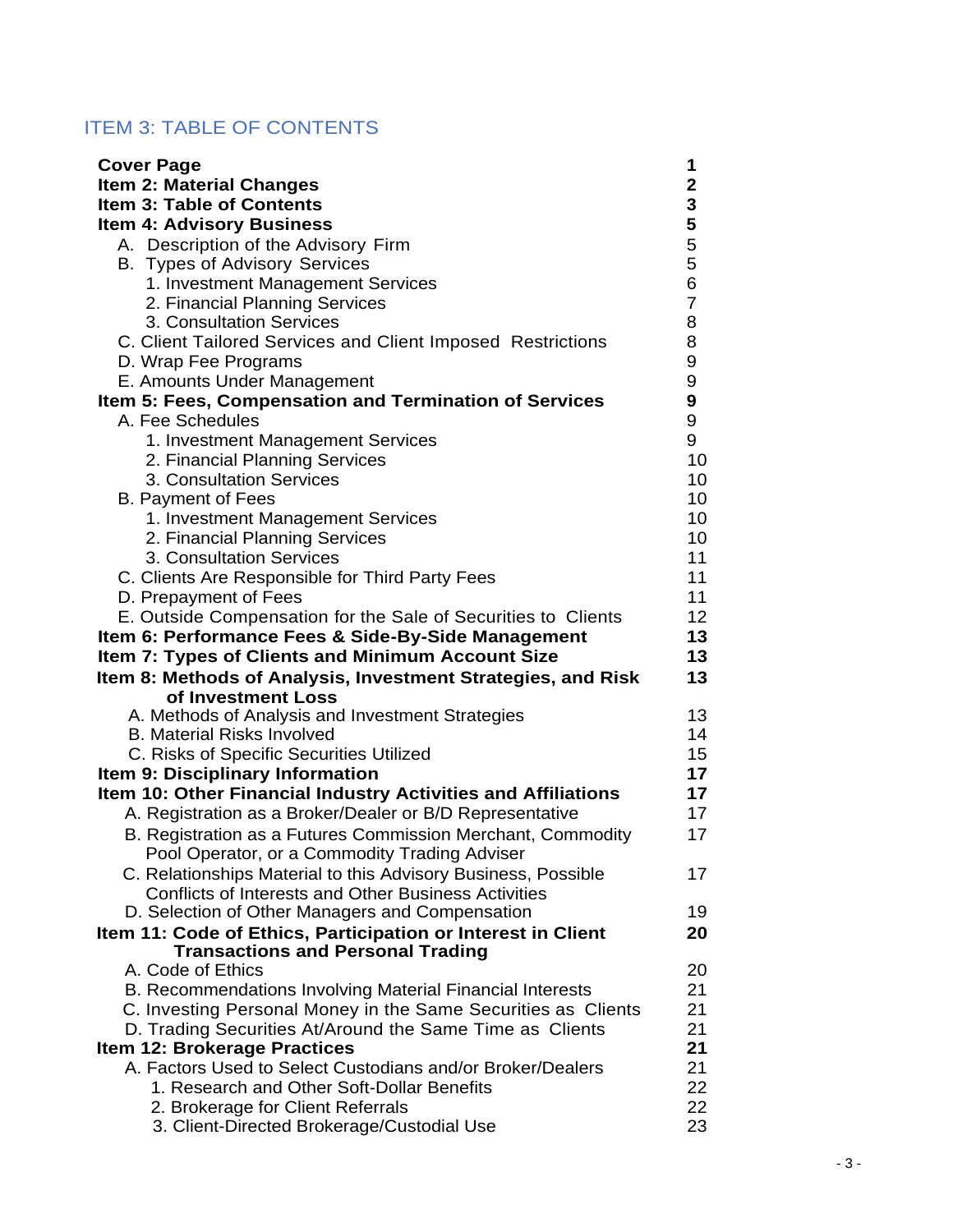| B. Aggregating (Block) Trading for Multiple Client Accounts         | 23 |
|---------------------------------------------------------------------|----|
| <b>Item 13: Reviews of Accounts</b>                                 | 23 |
| A. Frequency and Nature of Periodic Reviews                         | 24 |
| <b>B.</b> Reviewers                                                 | 24 |
| C. Factors That May Trigger Non-Periodic Account Reviews            | 24 |
| D. Content and Frequency of Regular Reports to Clients              | 24 |
| Item 14: Client Referrals and Other Compensation                    | 24 |
| A. Economic Benefits Provided by Third Parties for Advice           | 24 |
| Rendered to Clients (Sales Awards or Other Benefits)                |    |
| B. Compensation to Non-Advisory Personnel for Client                | 24 |
|                                                                     |    |
| Referrals                                                           |    |
| Item 15: Custody                                                    | 24 |
| Item 16: Investment Discretion                                      | 25 |
| <b>Item 17: Voting Client Securities (Proxy Voting)</b>             | 25 |
| Item 18: Financial Information                                      | 25 |
| A. Balance Sheet                                                    | 25 |
| B. Financial Conditions Reasonably Likely to Impair Ability to Meet | 25 |
| <b>Contractual Commitments to Clients</b>                           |    |
| C. Bankruptcy Petitions in Previous Ten Years                       | 25 |
| <b>Privacy Policy</b>                                               | 25 |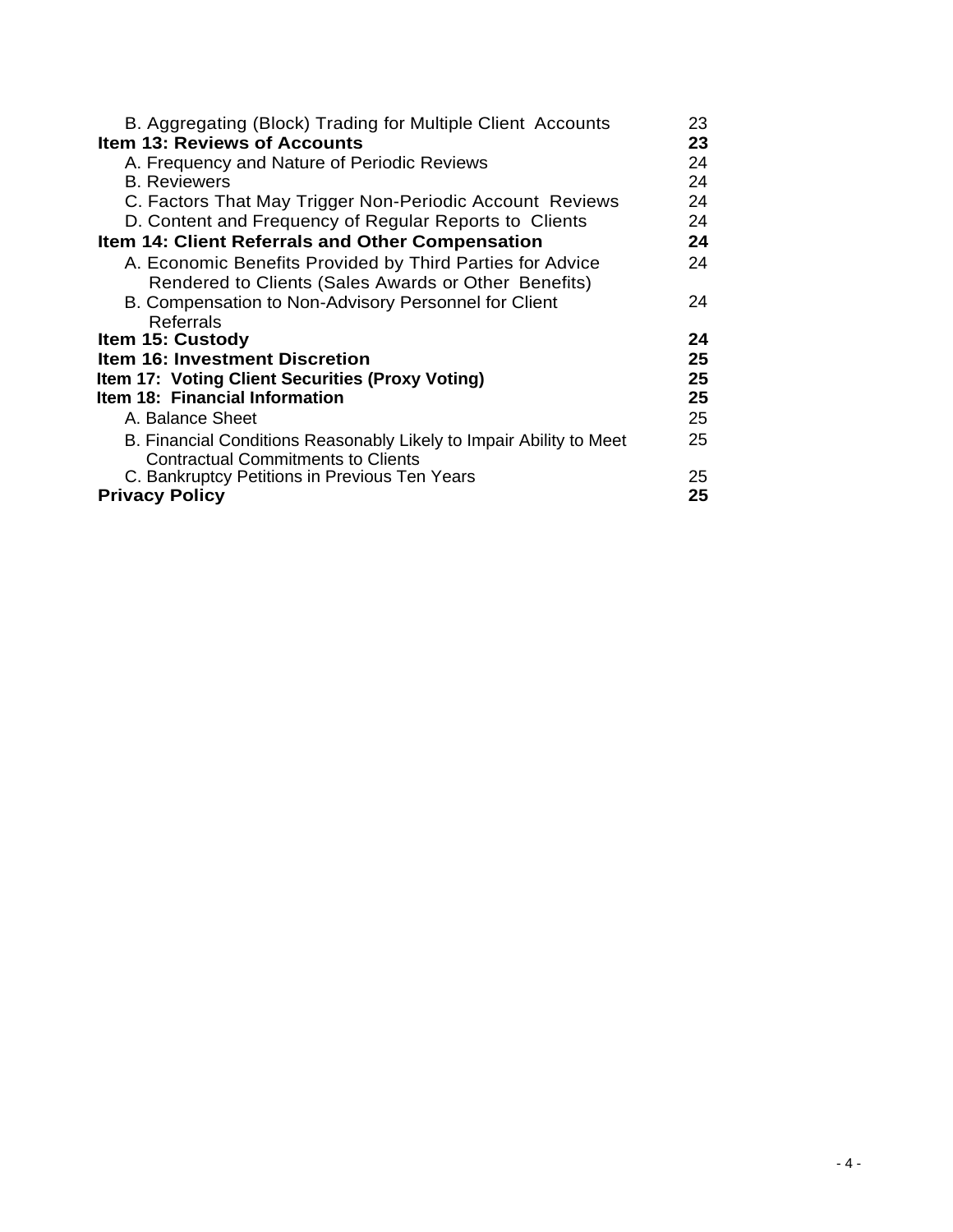# ITEM 4: ADVISORY BUSINESS

### **A. Description of the Advisory Firm**

PROSPER WEALTH SOLUTIONS, LLC (*doing business as*, "My Prosper Team", also referred herein as, "MPT", the "Adviser", "we," "our," or "us"), is a privately-owned, Utah limited liability company headquartered in Lehi, Utah. MPT is primarily owned by Tyler W Hansen. Ryan Robertson is a 10% shareholder. Mr. Hansen is also MPT's Chief Compliance Officer.

MPT is a fee-based and independent Registered Investment Adviser registered with the United States Securities and Exchange Commission, ("SEC") as of October 2020, and focuses on providing Investment Management Services, Financial Planning, and General Financial Consultations. MPT is compensated only in the form of advisory or management fees paid by investors.

MPT is not a broker/dealer and does not accept commissions for securities recommendations. Any transactions in securities will be executed by an unaffiliated brokerage-custodial firm of clients' choosing. MPT is not a custodian. Client funds and securities are maintained at an unaffiliated custodian selected by the client.

MPT is not an insurance agency and does not accept commissions for insurance recommendations. MPT is affiliated with an insurance agency as discussed at Item 10.D of this Brochure and Mr. Hansen and Mr. Robertson are licensed insurance agents. If clients purchase insurance from licensed personnel, these agents will earn (not the Adviser) normal commissions paid by insurance companies and this presents a conflict of interest. However, MPT acknowledges that it is a fiduciary to each of its clients. Clients are welcome but never obligated to purchase insurance from licensed Adviser Representatives and may utilize a service provider of their choosing should insurance needs ever arise.

*"Investment Adviser Representatives*" are those persons authorized by the firm to deliver financial and investment advisory services on behalf of MPT.

### **B. Types of Advisory Services**

MPT's fee-based Investment Management Services, Financial Planning and General Financial Consultation services are available for individuals, couples, families, high net worth individuals, retirement plans, trusts, estates, charitable organizations corporations and other businesses.

MPT offers a complimentary general consultation to discuss services available and to give a prospective client time to review all services provided. Services begin only after the Client and Adviser have fully executed the proper MPT client agreement(s), which describes the terms and conditions under which we will provide our services. Clients are welcome but are never under any obligation to act upon any of the recommendations made by the Adviser or to engage the services of any such recommended service firm or professional, including the Adviser itself. The Adviser's services, terms of compensation, method of payment, and other important information are explained in more detail below.

After the formal engagement, and depending on the scope of the engagement, the Adviser and client will share in a data gathering and discovery process in an effort to determine the client's stated needs goals, intentions, time horizon, risk tolerance and investment objectives, based upon the information provided. The client and Adviser will complete a risk assessment, investment policy statements or similar documents, depending on the nature of the services to be provided.

**Investment Management Services** are ongoing in nature and may include other client-initiated consultations pertaining to general financial issues or as the client may request.

**Financial Planning** and **Consultation Services** are project-based or hourly in nature and terminate upon the conclusion of services.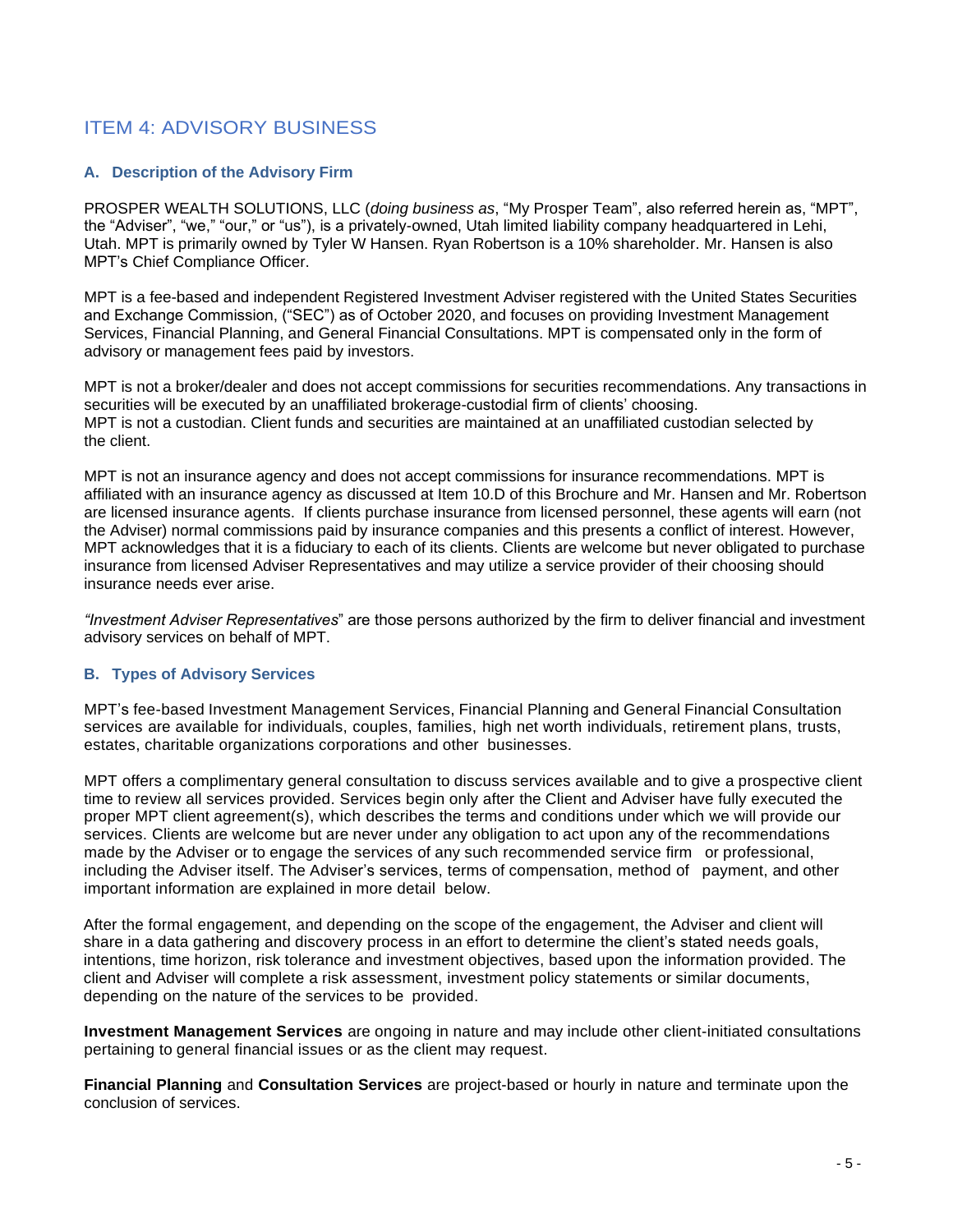**4.B.1 Investment Management Services** involve ongoing and continuous portfolio management services. MPT focuses on providing individualized management services that are tailored to meet the stated needs and objectives of the client. Services may be comprehensive in nature or focus on a portion of an investor's overall portfolio, as requested by the client. In each case, the client's stated needs and goals are taken into consideration and documented in the investment policy statement or similar strategy documentation. MPT's goal is to construct a diversified portfolio of investment recommendations that are within its realm of expertise and developed with the client's participation. In conjunction with these services, MPT may recommend a suitable unaffiliated investment management platform.

After an analysis and data-gathering process, and depending upon the nature of services desired, MPT Adviser may engage all or some of the following activities:

- Existing portfolio review and analysis;
- Development of a customized investment policy with the client's participation;
- Preparation of asset allocation recommendations;
- Recommendation of specific investments;
- Recommendation of unaffiliated Independent Managers;
- Implementation of an investment plan (with appropriate client authorization);
- Ongoing discretionary or non-discretionary management of the client's investment portfolio.

Strategies range from conservative to aggressive in nature and recommendations may include a variety of investment types. MPT can also manage portfolios that utilize options strategies to help generate income (covered call strategies) while others will be actively managed equity and fixed income portfolios based on the economic status of the financial markets, essentially allocating portfolio holdings based off the demand and supply of the selected investment options. Investments may include stocks, mutual funds, exchange traded funds and other assets, as outlined in the client's designed investment strategies.

MPT can tailor services to focus only on certain portfolio components, depending upon the client's wishes and/or the nature of the engagement. However, where Investment Management Services or information are limited, clients must understand that comprehensive investment needs and or objectives may not be fully considered due to the client's option to receive limited services, the lack of information received, restraints placed on the Adviser's services and/or lack client disclosure.

MPT does not recommend wrap fee programs nor is the Adviser engaged as a wrap fee program sponsor or contracted as a wrap fee manager.

As disclosed in Item 10 in this Brochure, MPT may recommend the services of one of more unaffiliated Independent Managers who may offer investment programs designed to help meet our clients' stated needs and objectives.

The factors MPT considers in its review of Independent Managers includes but is not limited to: Services, fees, reputation, performance, financial strength, management, price, reporting capabilities, client's financial situation, client's stated goals, needs and investment objectives. When the analysis is complete, MPT will present the client with one or more recommendations. At the time of any such recommendation(s), MPT will provide a copy of the Independent Manager's Form ADV 2 Brochure and a compensation disclosure document. The services and fees associated with the unaffiliated investment programs, including any portion of investment management fees payable to MPT for its direct management services will be clearly outlined in the compensation disclosure document and in many cases, the Independent Manager's service agreement. Certain Independent Managers require minimum portfolio conditions as outlined in each Manager's disclosure materials.

Where MPT is contracted to provide ongoing investment management services in conjunction with the services of an Independent Manager, MPT will maintain its role as primary Adviser to our client. As primary Adviser, we will monitor the Independent Manager's performance and communicate directly with the Independent Manager on such issues as the management of the client's assets and any changes in the client's investment directives or financial circumstances as the client reports to MPT. The selected Independent Manager is solely responsible to the client to fulfill its contracted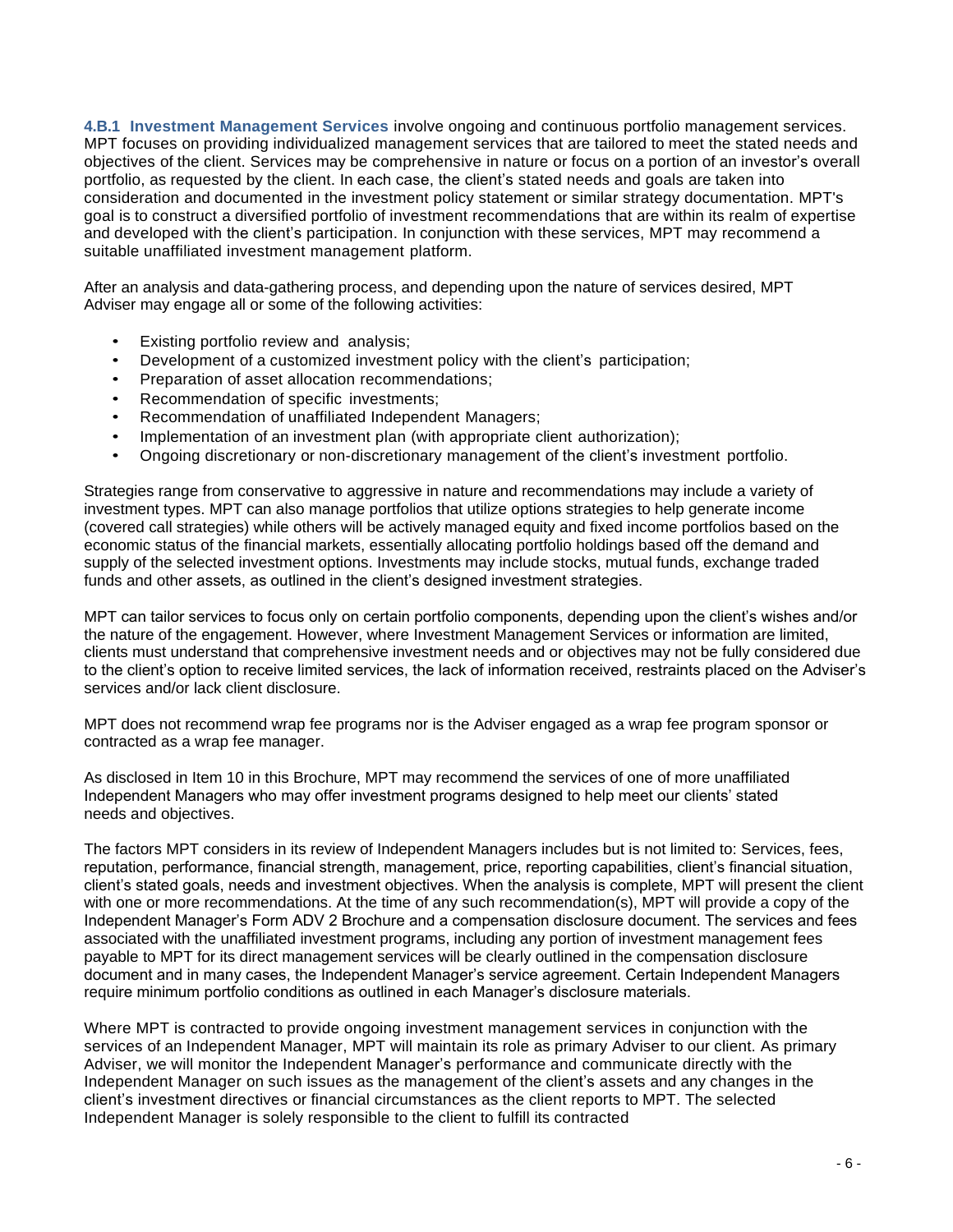investment management services, best execution, account-custodian reconciliation, trade error resolution and portfolio reporting (if offered) within their respective programs.

As disclosed in Item 12 of this Brochure, MPT recommends unaffiliated qualified custodial firms to clients (such as Folio FN, TD Ameritrade and similar firms). The custodians provide clients with access to their institutional trading and custody services.

Once a portfolio is implemented or transferred for management services, MPT provides continuous monitoring, recommendations and investment advice as outlined in the Adviser's Investment Management Agreement. In each case, the Adviser manages the portfolio based upon each client's unique needs and directives established by the client. Due to the individualized nature of services, advice and recommendations may vary between clients in terms of strategy and/or complexity.

In providing ongoing Investment Management Services, MPT will manage investor funds in accordance with the client's investment policy statement (or similar strategy documentation) and will remain available to the client for ongoing advice, consultations and recommendations. During the course of the engagement, clients may call the office any time during business hours to discuss their financial concerns, their portfolio and to ask questions. *Clients must immediately report changes in their financial situation to MPT in order to provide the Adviser with the opportunity to review the portfolio to ensure it continues to be structured to help meet the client's stated needs and objectives.*

Clients engaging Investment Management Services should expect to play an active role. The Adviser requires the client to participate in the development of the investment policy statement (or similar document) and provide disclosure of material information that is critical to the delivery of services. **In addition, MPT requests that clients review and update their financial situation and investment policy no less than annually.**

Services and investment recommendations in connection to assets invested in a corporate retirement plans are limited to those offered within the plan and via the plan's contracted service providers. MPT acknowledges its fiduciary duty to each of its clients. The Adviser recognizes that a client's employer - sponsored qualified plans are most often the client's most valuable assets. MPT seeks to help clients identify an optimal investment strategy based on information clients disclose to the Adviser. If services desired go outside the scope of Investment Management Services during the engagement, MPT may be available to provide Consultation and/or Financial Planning Services. In such cases, the Adviser will request a new or amended Client Agreement and additional fees will apply. The Adviser's fees for Consultation and Planning Services are provided in Item 5 of this Brochure. MPT will not engage in additional services without the client's direction.

Clients requiring assistance on issues relating to matters outside of investment and advisory topics should consult their personal tax adviser, legal counsel, or other professionals for expert opinions. Any professional referrals (i.e., insurance firms, accountants, attorneys, etc.) are solely a courtesy. MPT does not accept direct or indirect compensation as a result of referrals. Clients are welcome but are never under any obligation to act upon any of the recommendations made by the Adviser or to engage the services of any such recommended service firm or professional, including the Adviser itself.

Clients may choose to make self-directed securities transactions, which are investments that are not reviewed and/or not recommended by the Adviser. In such cases, the Adviser has not passed on the suitability of said investments and while the Adviser may assist with client-directed implementation from time to time as a valueadded service at the client's request, the Adviser will not generally manage these types of investments unless agreed in writing.

### **4.B.2 Financial Planning / Consultation Services involve hourly or project-based services**

MPT's **Financial Planning Services** provide assistance to clients to evaluate their financial situation, goals and risk tolerance. Through a series of personal interviews and the use of questionnaires, MPT will collect pertinent data, identify goals, objectives, financial problems, potential solutions, prepare specific recommendations and if desired, can assist with the implementation of recommendations. However, the Adviser does not maintain any form of trading authority over the client 's account when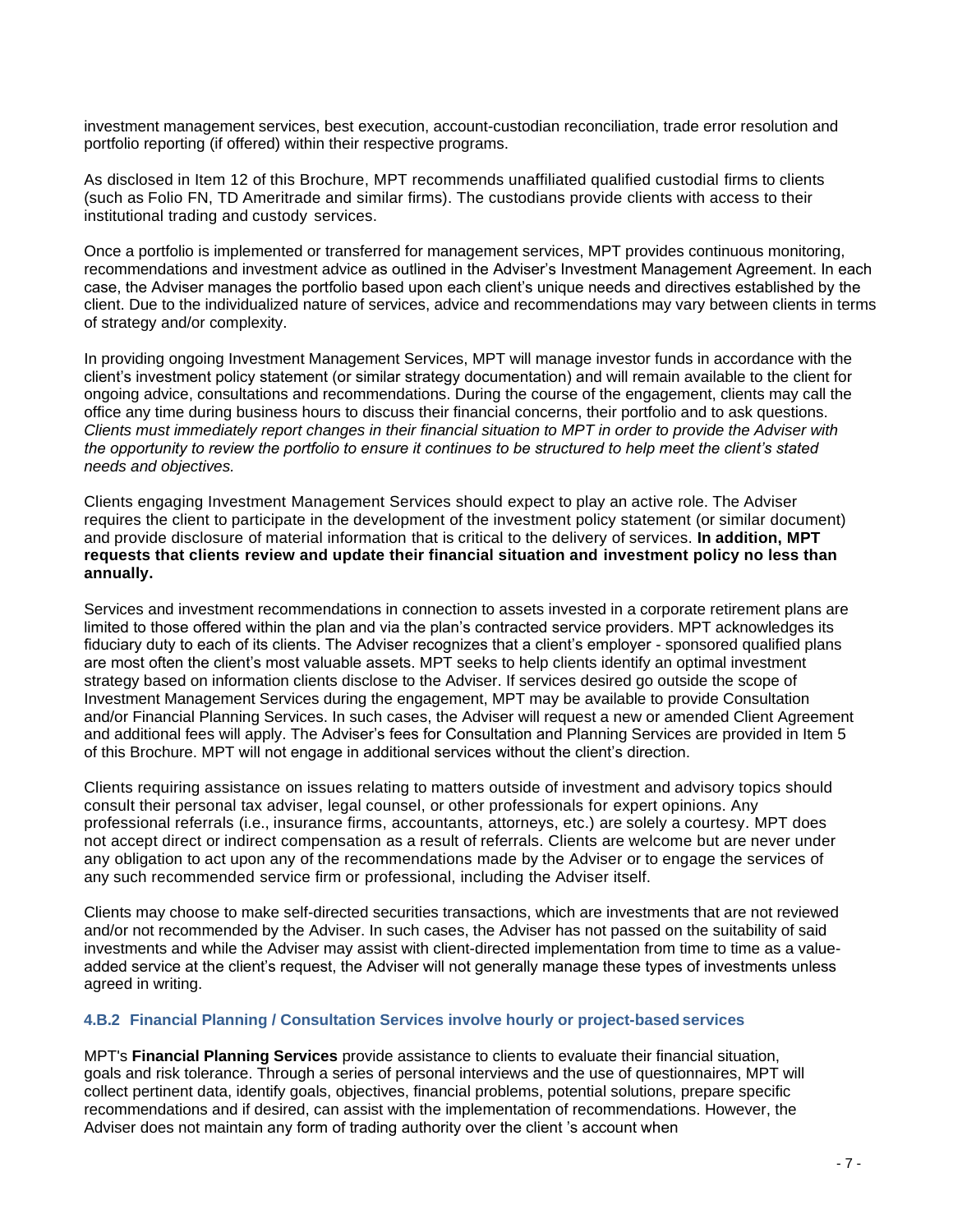providing Financial Planning or Consultation Services. MPT offers the following financial planning modules:

- Retirement Income Planning; Asset Allocation and Investment Selection;
- Survivor Needs (including existing life policy and annuity contract reviews);
- Income Tax Analysis;
- Estate Analysis;
- IRA Planning (including stretch IRA analysis and beneficiary reviews);
- Business Continuation and Valuations;
- College Funding Analysis; and Long-term Care Needs and Analysis.

When a client does not desire modular planning, MPT offers customized planning tailored to help meet the needs of the client. At the conclusion of the Financial Planning Service, MPT shall present the client with a written financial plan or documentation relating to advice and recommendations (where comprehensive planning is not performed).

### **4.B.3. Consultations**

Clients may also be interested in MPT's general **Consultation Services**. MPT is available to provide assistance via a Consultation engagement to discuss topics of interest to the client. Topics could include but are not limited to: Investment research, asset allocation, goal setting, general retirement planning issues, college funding, insurance/401(k) account reviews and other financial topics of interest to the client. Consultation Services do not involve comprehensive financial planning or management of assets.

Financial Planning and Consultation Services are not ongoing and terminate upon the delivery of the agreed upon services.

When Financial Planning and/or Consultation Services only focus on certain areas of client interests, needs or are otherwise limited in scope, clients must understand that a client's overall financial and investment needs, liabilities and objectives may not be considered as a result of time and/or service restraints placed on the Adviser's services or due to limited disclosure of information from the client. When providing advice on investments within retirement plans, the advice and any recommendations are limited to plan offerings.

Clients requiring assistance on issues relating to matters outside of financial and investment advisory topics should consult their personal tax adviser, legal counsel, or other professionals for expert opinions.

The advice provided by MPT during Financial Planning and/or Consultation engagements may include recommendations for updates and reviews. Clients are welcome, but are never obligated, to retain the Adviser for additional or follow-up services via a new or amended client agreement.

Financial Planning and Consultation Services do not include ongoing reviews or monitoring. The advice and recommendations provided are current at the time services and are provided based on then -current data provided by the client and information available to MPT. Clients are welcome to implement advice / recommendations in whole or in part, entirely at the client's discretion via the service provider(s) of the client's choice. Clients are thereafter welcome to consider engaging MPT for Investment Management Services via a new and separate Client Agreement.

### **4.C Client Tailored Services and Client Imposed Restrictions**

MPT focuses on providing individualized services. The Adviser can tailor services to focus only on certain portfolio and/or planning or consulting components, depending upon the client's wishes and/or the nature of the engagement. Clients may also impose reasonable restrictions on investing in certain securities, types of securities, industry sectors or asset classes. These restrictions must be in writing.

However, MPT reserves the right to not accept and/or terminate the advisory relationship if the client's-imposed restrictions and/or non-standard service requests cannot be accommodated by the Adviser, at the Adviser's discretion.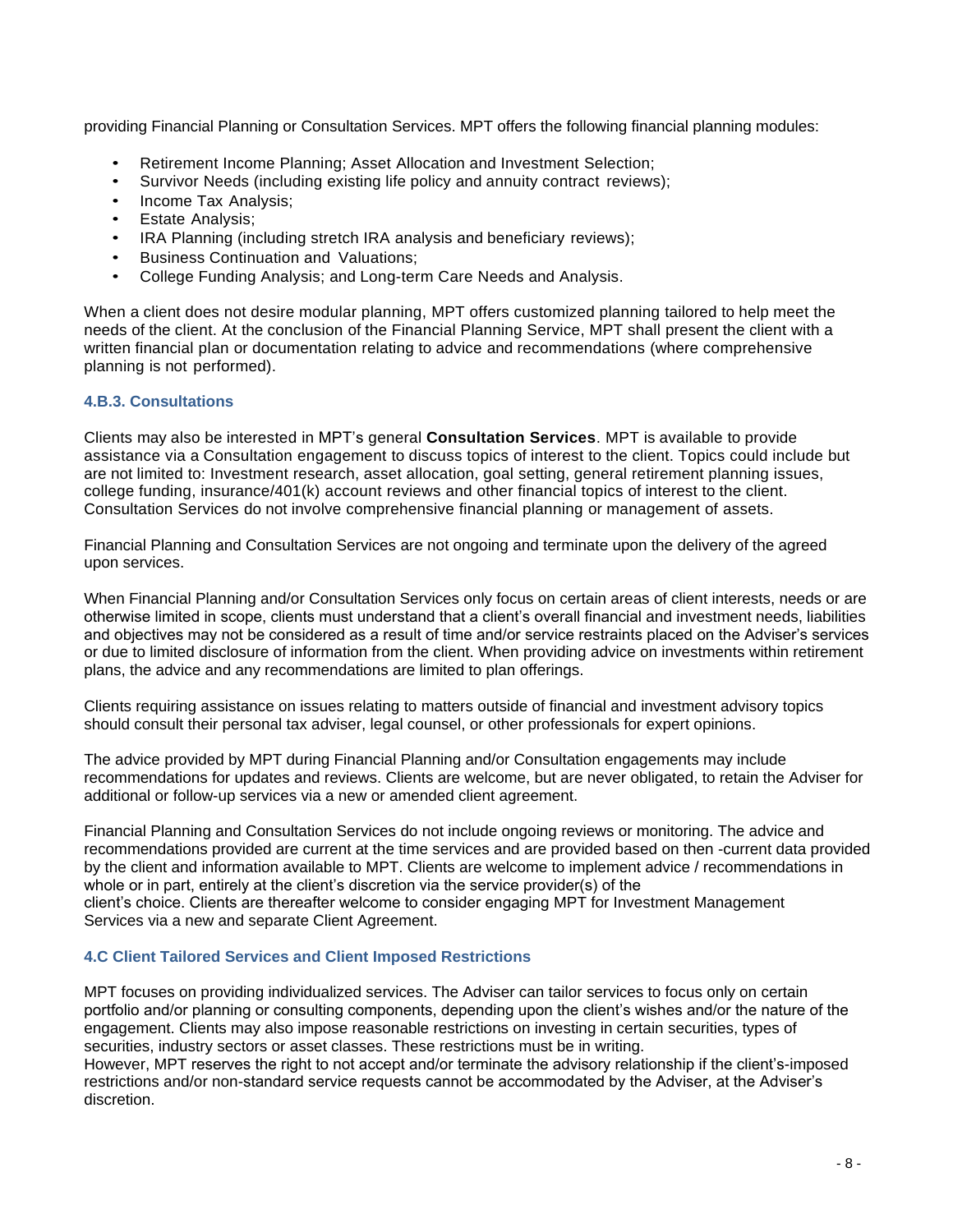Clients are welcome to set parameters on the Adviser's limited discretionary authority in writing as to types of investments and amounts purchased or sold.

As previously noted, services and investment recommendations in connection to assets invested in a corporate retirement plans are limited to those offered within the plan and via the plan's contracted service providers.

Clients and investors must consider whether an investment, an investment in an affiliated fund, or establishing an advisory relationship with MPT is appropriate to their own circumstances based on all relevant factors including, but not limited to, the client's or investor's own investment objectives, liquidity requirements, tax situation and risk tolerance. MPT acknowledges that it is a fiduciary to each of its advisory clients and will make recommendations that are deemed suitable, based upon information provided by clients. Prospective and current clients are strongly encouraged to undertake appropriate due diligence, including but not limited to, a review of relevant offering materials for funds and other investments or the documents relating to a proposed investment program for separate account management, and the additional details about the firm's investment strategies, methods of analysis and related risks in Item 8 of this Brochure, before making an investment decision.

### **4.D Wrap Fee Programs**

MPT does not recommend wrap fee programs nor is the Adviser engaged as a wrap fee program manager or sponsor.

#### **4.E. Assets Under Management**

As of 12/31/2020, MPT managed 22,500,000 in 916 discretionary accounts The managed assets are owned by individuals and persons meeting the definition of high net worth individuals.

# ITEM 5: FEES AND COMPENSATION

MPT operates as a fee-based investment advisory firm.

MPT is only compensated for advisory services in the following manner: A percentage of assets under management, hourly fees, and project-based fees (which are dependent upon the nature and scope of the engagement, using the Adviser's hourly rate as a guide). Fee are agreed to at the time of engagement and documented in the Client Agreement.

### **5.A Fee Schedules for Advisory Services**

**5.A.1.** MPT is compensated for **Investment Management Services** only in the form of a percentage of assets under management at an annual rate of 1.25%, billed monthly or quarterly in advance or arrears, as set forth in the client agreement. The fee is calculated by multiplying the Adviser's annual rate by the portfolio's market value at the end of the billing period (as determined by the client's custodian) and dividing the figure by 12 (for monthly billing) or 4 (for quarterly billing). Where services are initiated at any time other than the beginning of a month or a quarter (depending upon the agreed upon billing cycle), MPT's fee is pro- rated. The exception to MPT's fee schedule involves clients who have \$12,000 or less to initiate services. In such cases, the Adviser imposes a minimum annual advisory fee of \$150, invoiced at engagement (and annually thereafter).

MPT reserves the right to negotiate its Investment Management fees, depending upon the nature and scope of the engagement, complexity of services, additional time to be incurred, for pre-existing relationships, or other special situations and at the discretion of the Adviser.

If an unaffiliated manager program is utilized, the management fee attributed to the program's services (as set forth in the program's management agreement) is billed separately and is in addition to MPT's fees.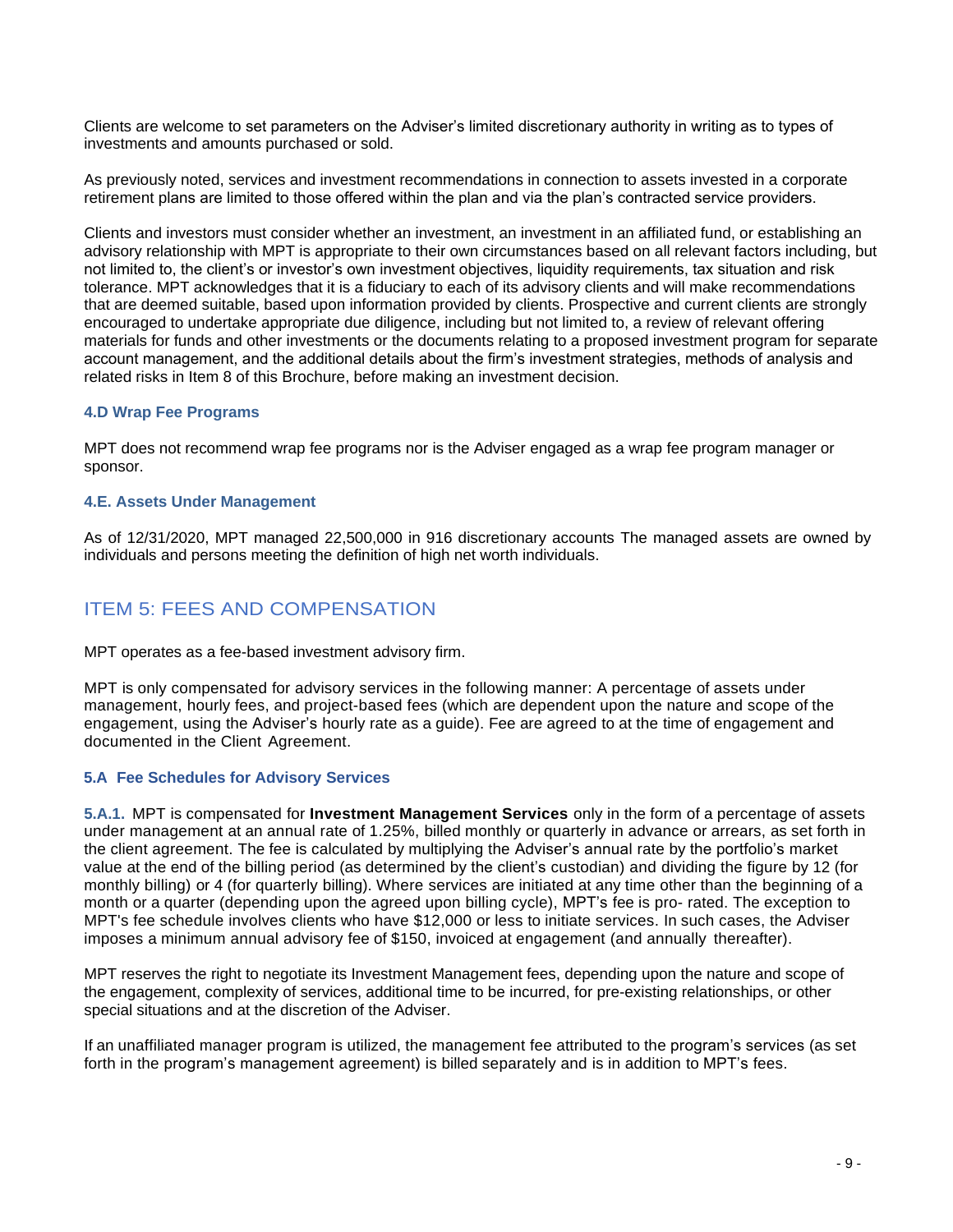It is important to note that MPT and/or recommended Independent Managers may charge management fees are higher than what may be charged by other investment advisers for similar services. This will be the case when the Independent Manager's strategies (such as options trading) are more laborious than simply purchasing a group of stocks, mutual funds, or ETFs on an omnibus platform. Clients

should note that lower fees for similar investment management services may be available from other sources.

Investment Management fees do not include custodial fees, service fees and/or transaction fees that may be levied by various custodians, broker dealers, mutual funds and insurance companies.

**5.A2 & A3. Financial Planning and Consultation Services** are invoiced in arrears at the following rates:

- \$250 per hour; or
- When a client selects modular financial planning, MPT's fee is \$1200 per module.

The number of hours involved in a Consultation Service or comprehensive Planning project will vary, depending upon the complexity of the financial situation, the number of client accounts included in the plan, the type of preparation and research required, and financial areas to be covered by the plan. All fees for planning services are agreed upon in advance in writing.

Should the client's condition change during the course of services such that new or reformulated advice, recommendations or research is required, additional fees may apply. The Adviser will not engage in additional services that result in added fees without a new or modified client agreement (approved by the client).

All financial planning services provided will be completed within six (6) months of the acceptance date of the financial planning agreement. The financial planning fees are not negotiable. Clients should note that lower fees for similar services may be available from other sources.

At its sole discretion, MPT may waive Financial Planning or Consultation Service fees for clients receiving Investment Management Services from MPT and/or a recommended Independent Manager.

### **5.B Payment of advisory fees.**

**5.B.1. Investment Management** fees are paid via an authorized debit to the client's account held at a qualified custodial. If a client has more than one account, the client may choose to have all fees deducted from a particular account. Where an Independent Manager has been contracted for services, the Investment Manager will coordinate the management fee deductions and billings.

MPT adheres to the following criteria in accordance with the United States Securities Exchange Commission's Investment Advisers Act when payment is made via a qualified custodian: (1) The client provides written authorization permitting the fees to be paid directly from the client's account held by the client's independent and qualified custodian and the authorization is limited to withdrawing contractually agreed upon investment advisory fees; (2) The client will directly receive regular (monthly or quarterly) statements directly from the qualified custodian which reflect the Adviser's fee deduction; (3) The frequency of Adviser fee withdrawals shall be specified in the written authorization / agreement; (4) The custodian of the account shall be advised in writing of the limitation on the Adviser's access to the account; (5) The client shall be able to terminate the written billing authorization or agreement at any time.

Since custodians do not verify the accuracy of the Adviser's fee calculation, clients should review custodial statements and promptly contact MPT if any questions should arise. Clients must ensure they are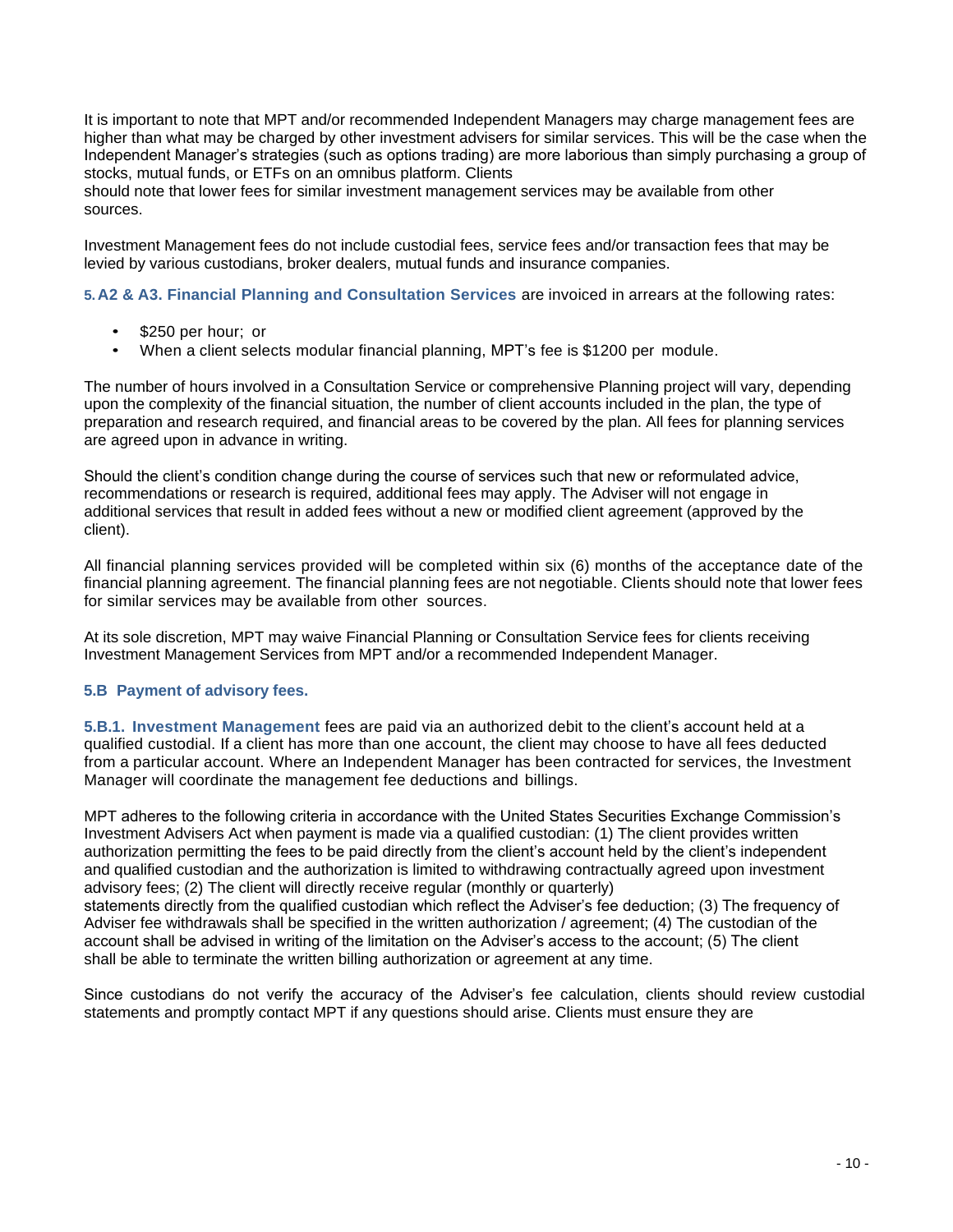receiving account statements directly from their custodian and promptly report address changes to both MPT and their custodian. In the event a client finds that custodial account statements are not being received, they should immediately notify their custodian and MPT.

Clients may set up ACH billing for the Adviser's fees. The direct billing on these accounts will be monthly, in arrears, based on the agreed upon management fee. In such cases, the account must be held by a qualified custodian and the client must receive account statements directly which shall reflect the deduction of the Adviser's fees.

**5.B.2 and 5.B.3 Financial Planning and Consultation Services** fees are paid directly to the Adviser. MPT does not collect fees in advance and therefore will not accept fees of \$1200 or more per client and six or more months in advance of services (as this type of fee paid in advance constitutes custody of client funds).

### **5.C Fees associated with investing.**

The investment advisory fees disclosed herein represent fees for MPT's services only. Clients are responsible for the payment of all third-party fees associated with investing. Clients may pay transaction and brokerage commission to their broker/dealer or other service providers ("Financial Institution[s]" or Independent Managers) as well as any fees associated with their particular accounts (e.g., account opening, maintenance, transfer, termination, wire transfer, retirement plan, trust fees, and all such applicable third party fees, deferred sales charges, oddlot differentials, transfer taxes, wire transfer and electronic fund fees, and other fees and taxes on brokerage accounts and securities transactions. If clients engage the services of other professional advisers, they can expect to incur fees from their other services providers.

All fees paid to MPT for advisory services are separate from the fees and expenses charged to shareholders of ETF's or mutual fund shares offered by mutual fund companies. If a fund previously purchased by or selected by a client should impose a sales charge, a client may pay an initial or deferred sales charge. MPT does not receive any portion of these investment-related fees. Such charges, fees and commissions are exclusive of and in addition to MPT's. A complete explanation of the expenses charged by a mutual fund or ETF is contained in the respective mutual fund prospectus. Clients are encouraged to read each prospectus and securities offering documents. In addition, there may be fund-related fees associated with the affiliated private fund (disclosed at Item 10 of this Brochure), which are

detailed in the fund's offering documents.

While the Adviser makes every effort to consider tax consequences, the sale of investments may cause taxable gain(s) or loss(es) to the client. Clients are welcome to consult their independent personal tax Adviser about tax consequences resulting from transactions or any particular investment held in their account.

### **5.D Pre-payment of fees**

MPT does not accept fees of \$1200 per client and six or more months in advance of services. As described above, MPT's fees for Investment Management Services are invoiced monthly or quarterly in advance or arrears, depending upon the investment program utilized. The exception is the Adviser's minimum fee for investment management, which is invoiced at the time of engagement. Investment Management Services are ongoing until either party receives notice of termination. Either party may immediately terminate services with written notice to the other. Where services are terminated prior to the end of a billing period, the Adviser will only invoice for services up until the effective date of termination. Where services are invoiced in arrears, MPT does not offer refunds as services have already been performed. Where services are invoiced in advance, MPT will promptly return a pro -rated refund of unearned fees.

MPT's Financial Planning and Consultation Services are invoiced in arrears. Fees are invoiced at the conclusion of services. Either party may immediately terminate Consultation or Financial Planning Services prior to the conclusion of services upon written notice. In such cases, the client will only be invoiced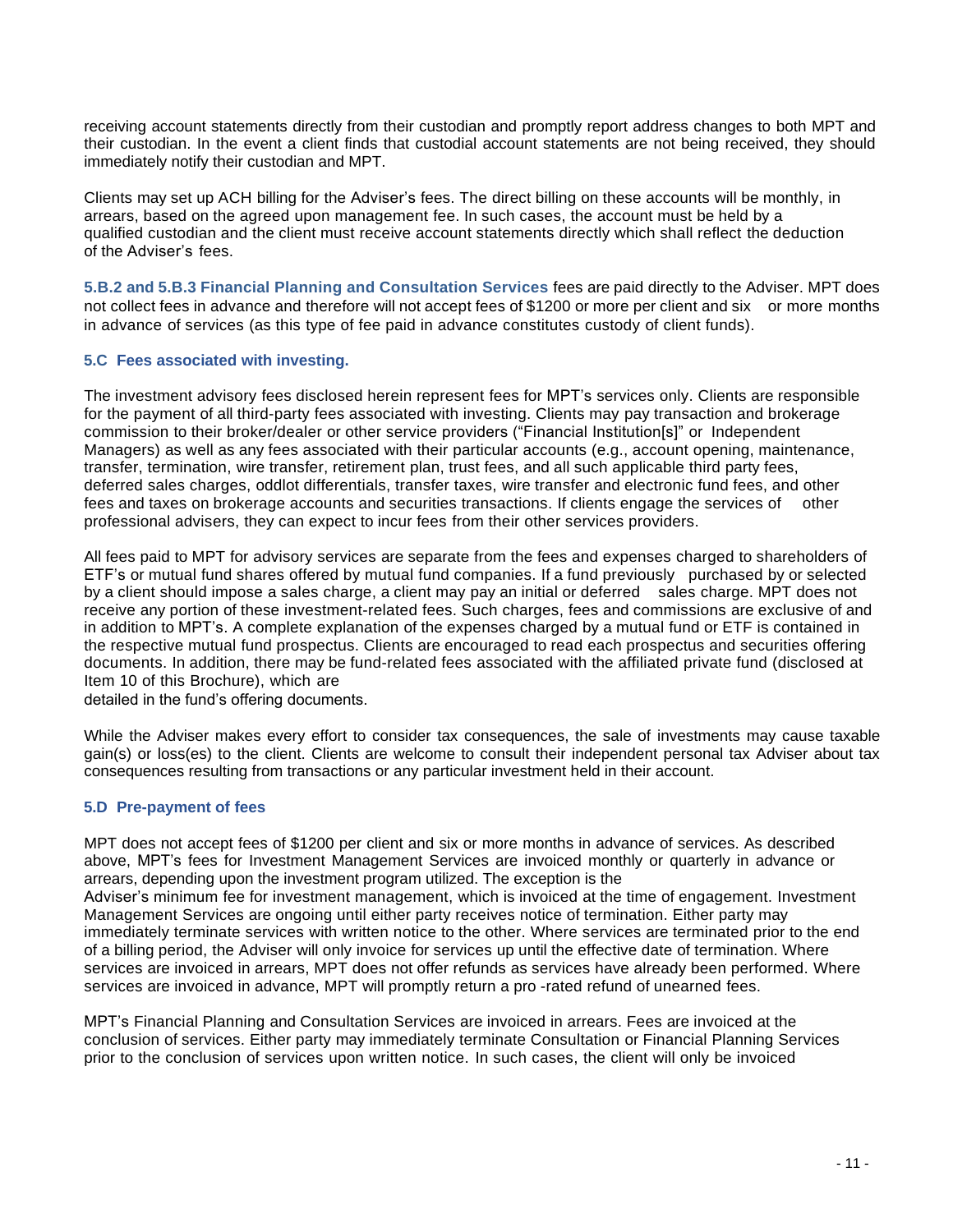for time incurred by the Adviser up until the effective date of termination, at the discretion of the Adviser. For all clients, if MPT's Form ADV 2A&B Brochures are not delivered at least 48 hours prior to engagement, clients are welcome to terminate services within 5 days of signing the MPT Client Agreement without cost or penalty.

### **5.E. Other compensation for the sale of securities or other investment products to clients**

MPT is a fee-based Registered Investment Adviser. MPT does not accept commission for the recommendation of securities products including asset-based sales charges or service fees from the sale of mutual funds. The Adviser is not an insurance agency and does not accept insurance commissions.

Tyler Hansen and other Investment Adviser Representatives are separately engaged as independently licensed insurance agents, and appointed with various insurance companies, as disclosed in each Adviser Representative's ADV 2B Brochure. If clients purchase insurance from licensed Adviser Representatives, they will earn (not the Adviser) normal commissions paid by insurance companies and this presents a conflict of interest between the Adviser, its Investment Adviser Representative and its clients. Clients are welcome but never obligated to purchase insurance from licensed Adviser Representatives. The time spent on this outside business activity may vary throughout the year but may entail approximately 20% of the Adviser Representatives' time.

Insurance products may be recommended to clients to minimize clients' exposure to identified risks and to meet personal and/or business needs. Clients are always welcome to utilize the insurance provider of their choice and can implement recommendations in whole or in part, entirely at their discretion. The recommendation and subsequent transactions in insurance products or services are not provided by MPT. However, MPT will ensure clients receive commission disclosure in writing prior to the purchase of insurance and will ensure licensed Adviser Representatives obtain specific consent from the Client before arranging for the purchase of any insurance product. MPT further addresses this conflict of interest by requiring that its Adviser Representatives act as fiduciaries and place the best interest of our clients ahead of the Adviser and its Adviser Representatives.

Tyler Hansen is a licensed mortgage broker with Security Home Mortgage, LLC, an unaffiliated service firm. The time spent on this outside business activity may vary throughout the year but generally will involve less than 5% of his time. It is possible that clients of MPT may be casually introduced to the mortgage services available. The recommendation and subsequent transactions in mortgage products or services are not provided by MPT. However, MPT will ensure clients receive compensation disclosure in writing in connection with this outside business activity, when offered or provided. MPT further addresses this conflict of interest by requiring that its Adviser Representatives act as fiduciaries and place the best interest of our clients ahead of the Adviser and its Adviser Representatives. Clients are welcome but never obligated to purchase mortgage products through recommended service providers when needs arise or are welcome to seek out services via their preferred service provider(s)

MPT's owner and his other business entities as discussed at Item 10.C. These firms provide services that are separate and distinct from the financial and advisory services provided by MPT. However, MPT's clients could also invest in a related private investment fund, real estate tax liens and obtain self-directed IRA services via the services provided by the Adviser's affiliated entities. The recommendation of these services and the compensation earned as a result, presents a conflict of interest between the Adviser, its

personnel and its clients. However, MPT acknowledges that it is a fiduciary to each advisory client and is required to put the needs of its clients ahead of the interests of the Adviser, its owners and its Investment Adviser Representatives. MPT's clients can expect to receive compensation disclosure prior to the purchase of products or services from the Adviser's affiliates. Clients are welcome to engage the services of the Adviser's affiliated entities but are never under any obligation to do so.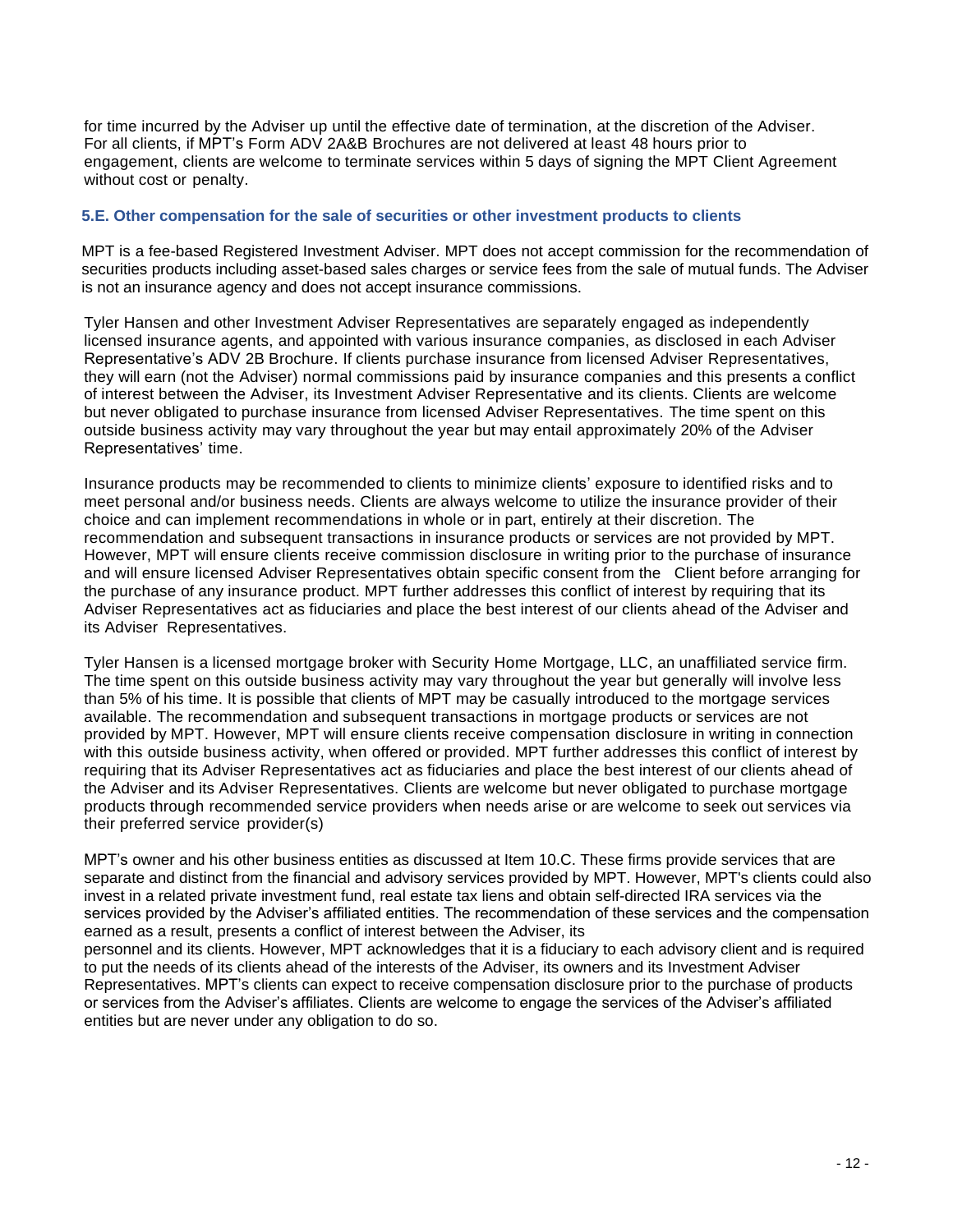# ITEM 6: PERFORMANCE-BASED FEES & SIDE-BY-SIDE MANAGEMENT

MPT does not charge performance-based fees that are based on a share of capital gains on, or capital appreciation of, the assets of a client. Therefore, the Adviser does not engage in side-by-side management (whereby performance-based accounts are managed alongside non-performance- based accounts).

# ITEM 7: TYPES OF CLIENTS AND MINIMUM CONDITIONS

MPT generally provides financial advice and/or Investment Management services to individuals and high-networth individuals, retirement plans, trusts, estates, charitable organizations corporations and other businesses.

We do not require minimums as to income, assets, net worth, length of engagement, or other conditions for engaging our services. Prosper makes it possible for retail investors, as well as retirement accounts and trusts, to access its service with much lower account minimums than normally available in the industry.

As previously noted, unaffiliated management platforms that may be recommended to clients may impose a minimum portfolio size or other conditions, as described in the service providers' disclosure materials.

For small portfolios under \$12,000 MPT charges a minimum annual management fee of \$150, billed in advance of services (at engagement and annually thereafter).

# ITEM 8: METHOD OF ANALYSIS, INVESTMENT STRATIGIES AND RISK OF INVESMENT LOSS

### **8.A. Methods of analysis and investment strategies**

MPT believes each client presents a unique set of goals, values, interests, objectives, time horizons and challenges. The Adviser seeks to provide individualized attention and services to each investor. MPT can offer advisory services for portfolios ranging from conservative to aggressive; each designed to meet the varying needs of and within the direction set forth by the investors.

MPT clients participate in interviews and data gathering activities in an effort to help determine an investment plan or portfolio to best fit each client's stated individual situation. Client participation and the client's delivery of accurate and complete information are critical to the Adviser's process. In performing its services, the Adviser shall not be required to verify any information received from the client or from the

client's other professionals (e.g., attorney, accountant, etc.) and is expressly authorized to rely on such information.

MPT personnel may recommend the services of MPT, its Adviser Representatives in their individual capacities as investment managers, and in their other professional capacities through affiliated and unaffiliated firms as described in Item 10 of this Brochure.

MPT personnel may also recommend the services of unaffiliated Investment Managers as described herein. These managers offer various investment strategies that may be of interest to investors. Clients are welcome but are never obligated to act upon any of the recommendations made by the Adviser or to engage the services of any such recommended service firm or professional, including the Adviser itself. It is important to review the Independent Managers' investment strategies as disclosed in each firm's ADV 2A Brochure.

After working with the client to identify both short-term and long-term financial goals, a strategic investment framework can be tailored to address these objectives and/or MPT will seek to match the client with an appropriate Independent Manager's program.

### *Note: Despite the types of analysis performed by MPT, any investment in securities carries*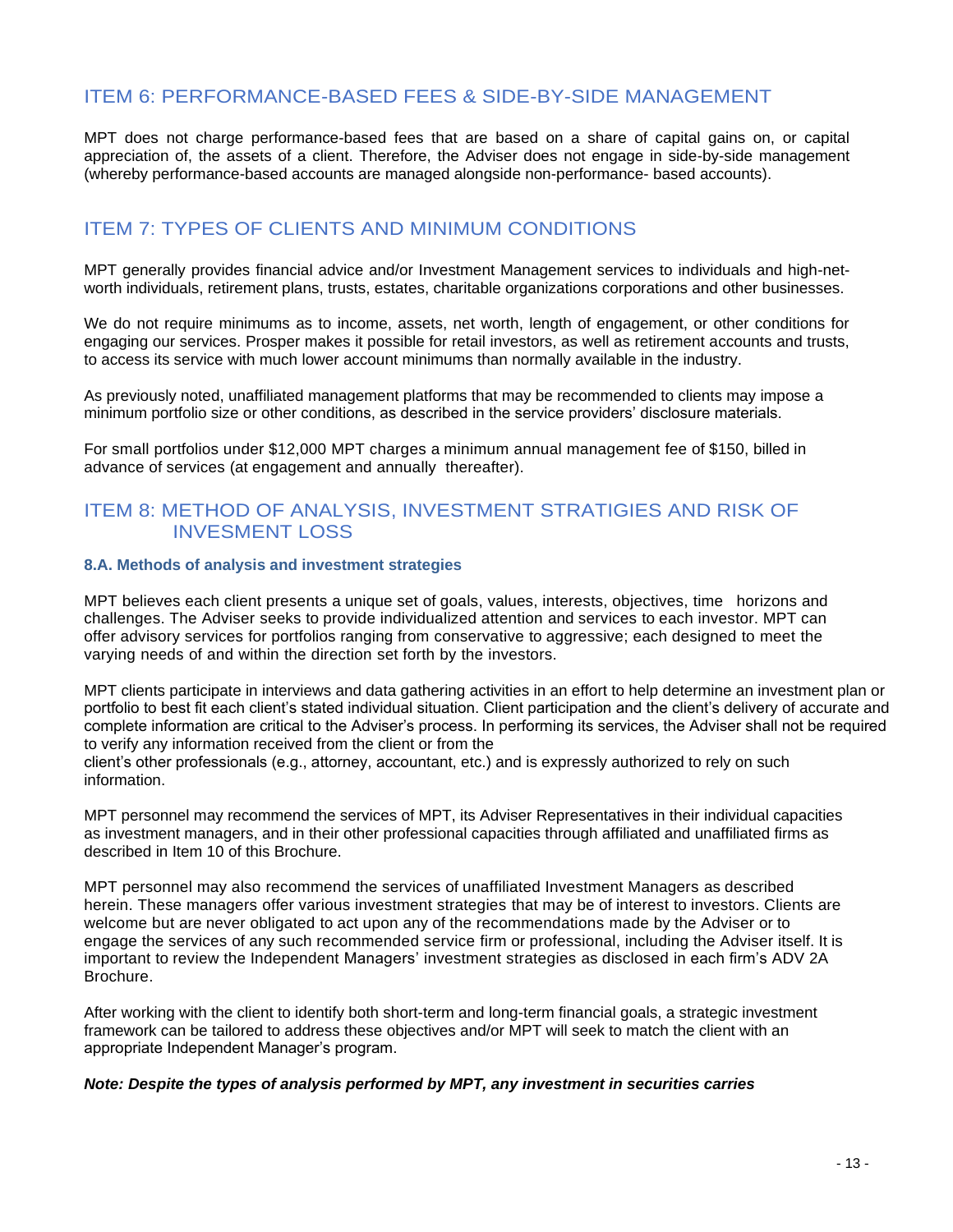### *market risk and investors may lose their principal investment.*

Investment concepts are based upon a variety of sources including internal research, screening software, and publicly available materials. Third-party research is also utilized by the Adviser. Funds are researched and monitored internally with a process that emphasizes investment philosophy, management quality, and overall expense ratios. As with any strategy, there is never a guarantee that an Adviser's methods of analysis will result in a successful outcome.

Prospective investments are always considered in relation to the structure of the overall portfolio and purchased only when the Adviser feels such purchase improves the portfolio's overall risk -adjusted expected return potential. The Adviser normally sells investments when conditions warrant based on the Adviser's analysis rather than in accordance with a preset timetable. Changing conditions in the client's financial life or significant changes in market conditions may warrant a collaborative effort with the client to modify their strategic investment framework, which consequently may also trigger changes to investment holdings within the portfolio.

Portfolio holdings or recommendations are generally judged by (managers' or investments') experience, track record and performance of like-kind investments. The Adviser will actively monitor and review each portfolio. Portfolio additions may be in cash or securities provided that the Adviser reserves the right to decline to accept particular securities into the client's account. Clients should be aware of the options and ramifications of transferring securities and the Adviser can provide assistance if it receives pre-notification of the client's intentions. When transferred securities are liquidated, they are subject to transaction fees, fees assessed at the mutual fund level (i.e. contingent deferred sales charge), other investment-related fees and possibly tax ramifications (none of which are paid to MPT).

While the Adviser makes every effort to consider tax consequences, the sale of investments may cause taxable gain(s) or loss(as) to the client. Clients are welcome to consult their independent personal tax Adviser about tax consequences resulting from transactions or any particular investment held in their account. Clients may withdraw account assets on notice to the Adviser, subject to the usual and customary securities settlement procedures. The Adviser generally designs its client portfolios as long-term investments and assets withdrawals may impair the achievement of a client's investment objectives.

**Self-Directed Transactions:** As previously noted, Clients may choose to make self-directed securities transactions, which are investments that are not reviewed and/or not recommended by the Adviser. In such cases, the Adviser has not passed on the suitability of said investments and while the Adviser may assist with client-directed implementation as a value-added service at the client's request, the Adviser will not generally manage these types of investments unless agreed in writing.

### *It is important to understand that investing in securities involves a risk of loss that a client should be prepared to bear.*

### **RISK OF INVESTMENT LOSS**

MPT cannot guarantee any level of performance or that any client will avoid losses to their investment account. **Any investment in securities or other investment vehicles carries risk and the possibility of financial loss that the Client should be able and prepared to bear.**

### **8.B General Market Risk**

All investment programs have certain risks that are borne by the investor, such as:

**Interest-rate Risk:** Fluctuations in interest rates may cause investment prices to fluctuate. For example, when interest rates rise, yields on existing bonds become less attractive, causing their market values to decline.

**Market Risk:** The price of a security, bond, mutual fund, or real estate may drop in reaction to tangible and intangible events and conditions. This type of risk is caused by external factors independent of the investment's particular underlying circumstances. For example, political, economic and social conditions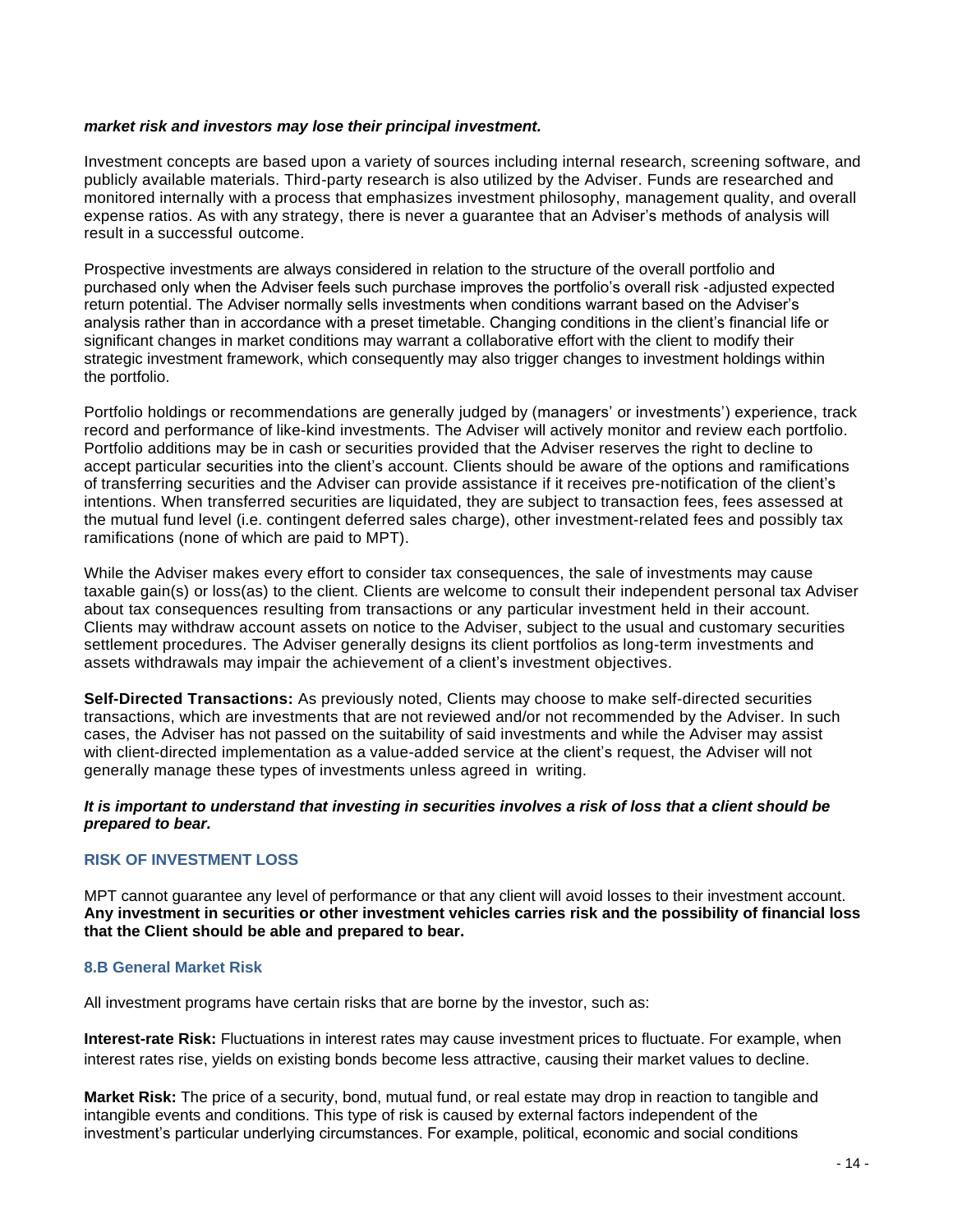may trigger market events.

**Inflation Risk:** When any type of inflation is present, a dollar today will not buy as much as a dollar next year, because purchasing power is eroding at the rate of inflation.

**Currency Risk:** Overseas investments are subject to fluctuations in the value of the dollar against the currency of the investment's originating country. This is also referred to as exchange rate risk.

**Reinvestment Risk:** This is the risk that future proceeds from investments may have to be reinvested at a potentially lower rate of return (i.e. interest rate). This primarily relates to fixed income securities.

**Business Risk:** These risks are associated with a particular industry or a particular company within an industry. For example, oil-drilling companies depend on finding oil and then refining it, a lengthy process, before they can generate a profit. They carry a higher risk of profitability than an electric company, which generates its income from a steady stream of customers who buy electricity no matter what the economic environment is like.

**Advisory Risk:** There is no guarantee that MPT's judgment or investment advisements about particular securities or asset classes will necessarily produce the intended results. It is possible that Clients or MPT itself may experience equipment failure, loss of internet access, viruses, or other events that may impair access to MPT's financial advisory service. MPT and its representatives are not responsible to any Client for losses unless caused by MPT breach its fiduciary duty.

**Liquidity Risk:** Liquidity is the ability to readily convert an investment into cash. Generally, assets are more liquid if many traders are interested in a standardized product. For example, Treasury Bills are highly liquid, while real estate properties, tax lien certificates and other alternative assets such as REITs, funds and notes, are not.

**Financial Risk:** Excessive borrowing to finance a business' operations increases the risk of profitability, because the company must meet the terms of its obligations in good times and bad. During periods of financial stress, the inability to meet loan obligations may result in bankruptcy and/or a declining market value.

**Volatility and Correlation Risk:** MPT's advisement processes are based in part on a careful evaluation of past price performance and volatility to evaluate future probabilities. It is possible that different or unrelated asset classes may exhibit similar price changes in similar directions which may adversely affect a Client's account and may become more acute in times of market upheaval or high volatility. **Past performance is no guarantee of future results, and any historical returns, expected returns, or probability projections may not reflect actual future performance.**

**Legislative and Tax Risk:** Performance may directly or indirectly be affected by government legislation or regulation, which may include, but is not limited to: changes in investment adviser / financial advisor or securities trading regulation; change in the U.S. government's guarantee of ultimate payment of principal and interest on certain government securities; and changes in the tax code that could affect interest income, income characterization and/or tax reporting obligations (particularly for ETF securities dealing in natural resources). MPT does not engage in tax planning, and in certain circumstances a Client may incur taxable income on his or her investments without a cash distribution to pay the tax due.

### **8.C Risk of specific securities**

Investing in the financial markets, including the securities MPT recommends to clients, involves the risk of loss—including loss of principal. Investing in securities involves risk of loss that clients should be prepared to bear. While MPT attempts to manage risks associated with the financial markets and the securities it recommends to clients through its analysis and allocation methods, MPT makes no guarantee or promise that advice given to clients through the management of client accounts will not result in losses. It is important to remember that past performance is not a guarantee of future results. MPT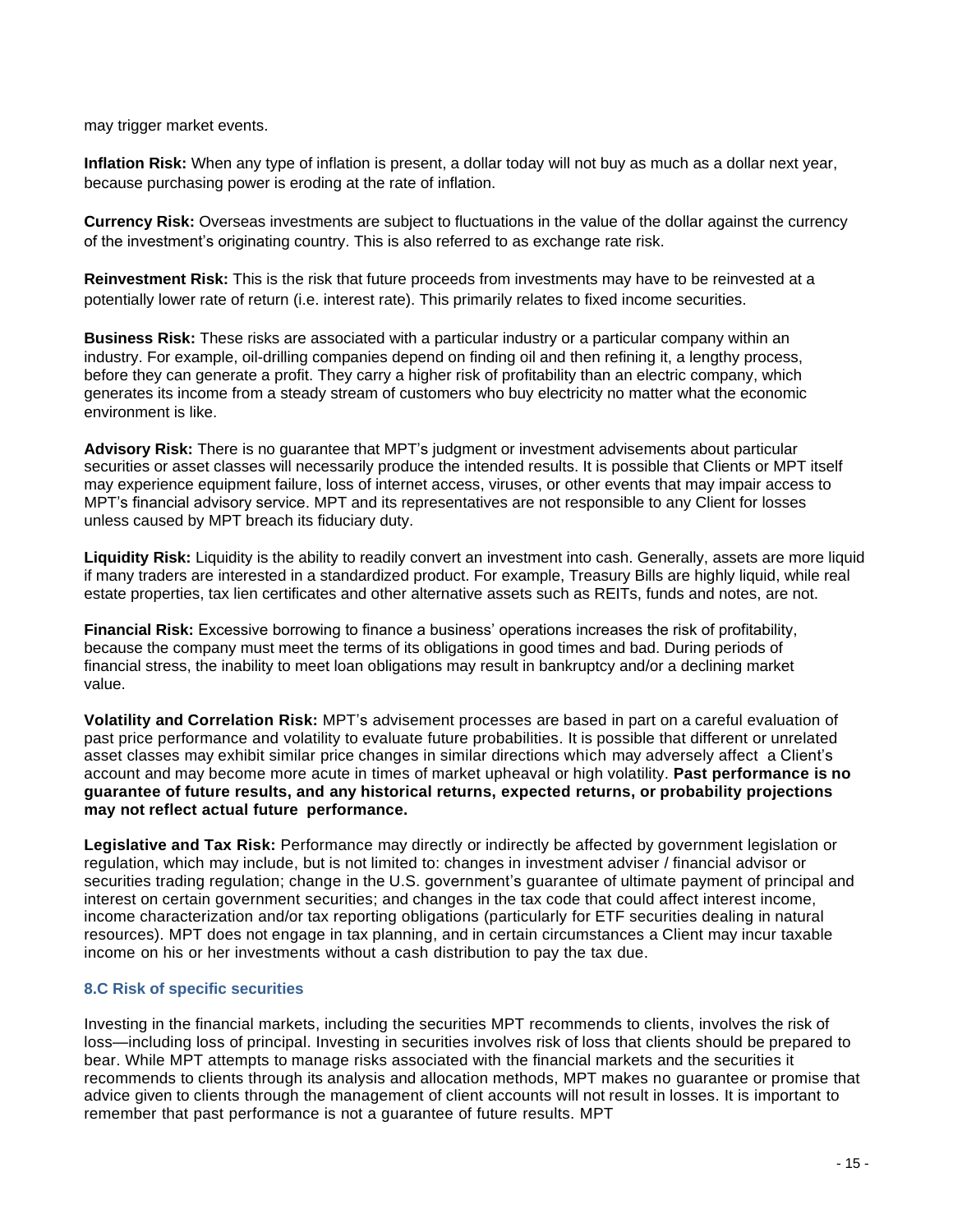generally seeks investment strategies that do not involve significant risk or unusual risk beyond that of the general domestic and / or international equity markets.

Depending upon the individual needs and objectives of the client, recommended investments may include, but are not limited to, the following: Mutual Funds such as Large Cap Growth, Large Cap Value, Mid Cap Growth, Mid Cap Value, Small Cap Growth, and Small Cap Value; Exchanged Trade Funds (ETFs); ADRs; Stocks; Bonds; Commodities; Options; Preferred Stock; High Yield Debt; Emerging Markets; Foreign Fixed Income; Domestic Fixed Income; Money Market Funds and Cash.

Investments in mutual funds may bear a risk of investment loss. Clients who invest should also be prepared to bear a loss of investment proceeds.

Exchange traded funds (ETFs) - ETF Risks, including Net Asset Valuations and Tracking Error: ETF performance may not exactly match the performance of the index or market benchmark that the ETF is designed to track because 1) the ETF will incur expenses and transaction costs not incurred by any applicable index or market benchmark; 2) certain securities comprising the index or market benchmark tracked by the ETF may, from time to time, temporarily be unavailable; and 3) supply and demand in the market for either the ETF and/or for the securities held by the ETF may cause the ETF shares to trade at a premium or discount to the actual net asset value of the securities owned by the ETF. Certain ETF strategies may from time to time include the purchase of fixed income, commodities, foreign securities, American Depositary Receipts, or other securities for which expenses and commission rates could be higher than normally charged for exchange -traded equity securities, and for which market quotations or valuation may be limited or inaccurate. Clients should be aware that to the extent they invest in ETF securities they will pay two levels of advisory compensation – advisory fees charged by MPT plus any management fees charged by the issuer of the ETF. This scenario may cause a higher advisory cost (and potentially lower investment returns) than if a Client purchased the ETF directly. An ETF typically includes embedded expenses that may reduce the fund's net asset value, and therefore directly affect the fund's performance and indirectly affect a Client's portfolio performance or an index benchmark comparison. Expenses of the fund may include investment adviser management fees, custodian fees, brokerage commissions, and legal and accounting fees. ETF expenses may change from time to time at the sole discretion of the E TF issuer. ETF tracking error and expenses may vary.

Investments in individual stocks can be risky. Some risks can be relatively controlled, and some risks can be guarded against, but no investment strategy can carry guarantees from loss. Certain market risks cannot be controlled, such as market or economic conditions. Certain strategies may be employed to adjust portfolios, or the Adviser and client may agree to hold the portfolio's course. MPT designs portfolio strategies for the long-term, unless otherwise specifically requested in writing. Therefore, the Adviser does not attempt to time the market.

Fixed income investments generally are utilized as a portfolio diversification element as well as for income deriving investments outside of equity exposure.

**There are certain risks involved in investing bonds**: Government, Municipal, and Corporate and the following is an overview of the types of risks that one should consider: Interest rate risk; reinvestment risk; inflation risk; mark risk, selection risk, timing risk, and price risk. Additional risks for some government agency, corporate and municipal bonds may include: Legislative risk (a change in the tax code could affect the value of taxable/tax- exempt interest income); Call risk (some corporate, municipal and agency bonds have a "call provision" entitling their issuers to redeem them at a specified price on a date prior to maturity. Declining interest rates may accelerate the redemption of a callable bond, causing an investor's principal to be returned sooner than expected. In that scenario, investors have to reinvest the principal at the lower interest rates. If the bond is called at or close to par value, as is usually the case, investors who paid a premium for their bond also risk a loss of principal. In reality, prices of callable bonds are unlikely to move much above the call price if lower interest rates make the bond likely to be called. Additionally, there may be a liquidity risk involved if investors may have difficulty finding a buyer when they want to sell and may be forced to sell at a significant discount to market value. Liquidity risk is greater for thinly traded securities such as lower-rated bonds, bonds that were part of a small issue, bonds that have recently had their credit rating downgraded or bonds sold by an infrequent issuer.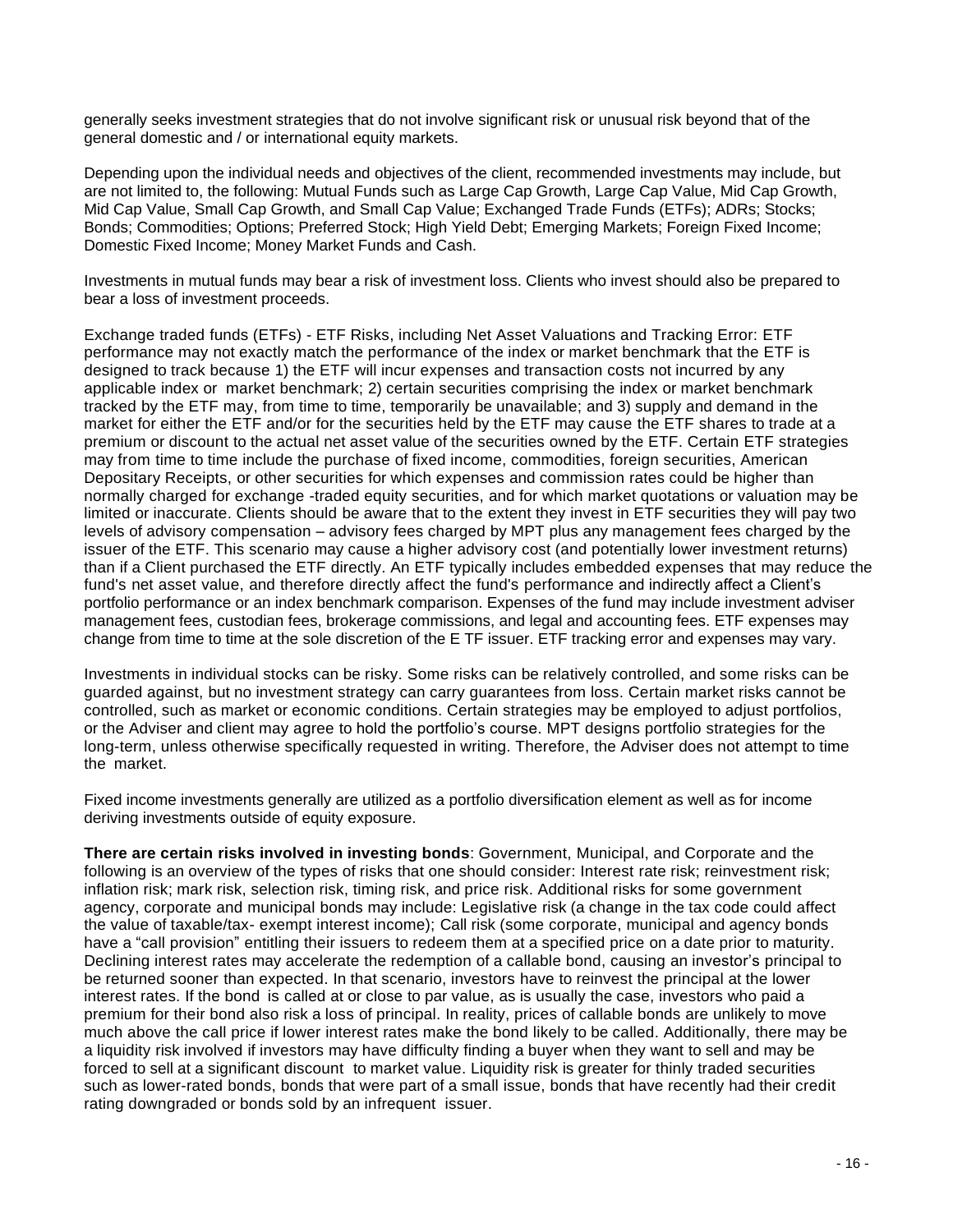Bonds are generally the most liquid during the period right after issuance when the typical bond has the highest trading volume. Additional risks for corporate and municipal bonds may include: Credit risk; default risk; event risk and duration risk.

Bank obligations, including bonds and certificates of deposit, may be vulnerable to setbacks or panics in the banking industry. Banks and other financial institutions are highly dependent upon short -term interest rates and may be adversely affected by downturns in the U.S. and foreign economies and/or changes in regulations.

### **Notes:**

MPT generally focuses more heavily on ETFs than mutual funds or individual stocks. MPT will utilize ETFs solely for the Strategic and Tactical Portfolios

MPT will not recommend investments in leveraged or inverse ETFs.

*Clients are hereby advised to read each offering document carefully before investing. Past performance is not a guarantee of future returns. Investing in securities involves A risk of loss that all clients should be prepared to bear.*

# ITEM 9: DISCIPLINARY INFORMATION

Neither MPT nor any of its personnel have been the subject of a reportable legal, financial, regulatory, selfregulatory, licensing or registration suspension or revocation, arbitration, or any other disciplinary event.

# ITEM 10: OTHER FINANCIALINDUSTRY ACTIVITIES AND AFFILIATIONS

### **10.A. Registration as a Broker/Dealer or Broker/Dealer Registered Representative.**

As a registered investment adviser, MPT must disclose information regarding our business activities, other than giving investment advice, our other activities in the financial industry, and any arrangements with related persons that are material to you or our advisory business. We are also required to disclose if we receive cash or other economic benefits from a third-party in connection with advising you.

Neither Prosper nor its personnel are registered as a securities broker-dealer or as representatives of a broker- dealer. Furthermore, neither the firm nor its personnel are registered as a futures commission merchant, commodity pool operator or a commodity trading adviser.

### **10.B Registration as a Futures Commission Merchant, Commodity Pool Operator or a Commodity Trading Adviser.**

MPT does not operate as nor is it related to a hedge fund or other type of private pooled investment vehicle.

### **10.C Registration relationships material to this advisory business and conflicts of interest.**

MPT does not maintain registration relationships (pending or current) with any of the following:

- broker-dealer, municipal securities dealer, or government securities dealer or broker
- other registered investment adviser
- investment company or other pooled investment vehicle (including a mutual fund, closed -end investment company, unit investment trust, private investment
- company or "hedge fund," and offshore fund)
- futures commission merchant, commodity pool operator, or commodity trading Adviser
- banking or thrift institution
- accountant or accounting firm
- lawyer or law firm
- pension consultant
- real estate broker or dealer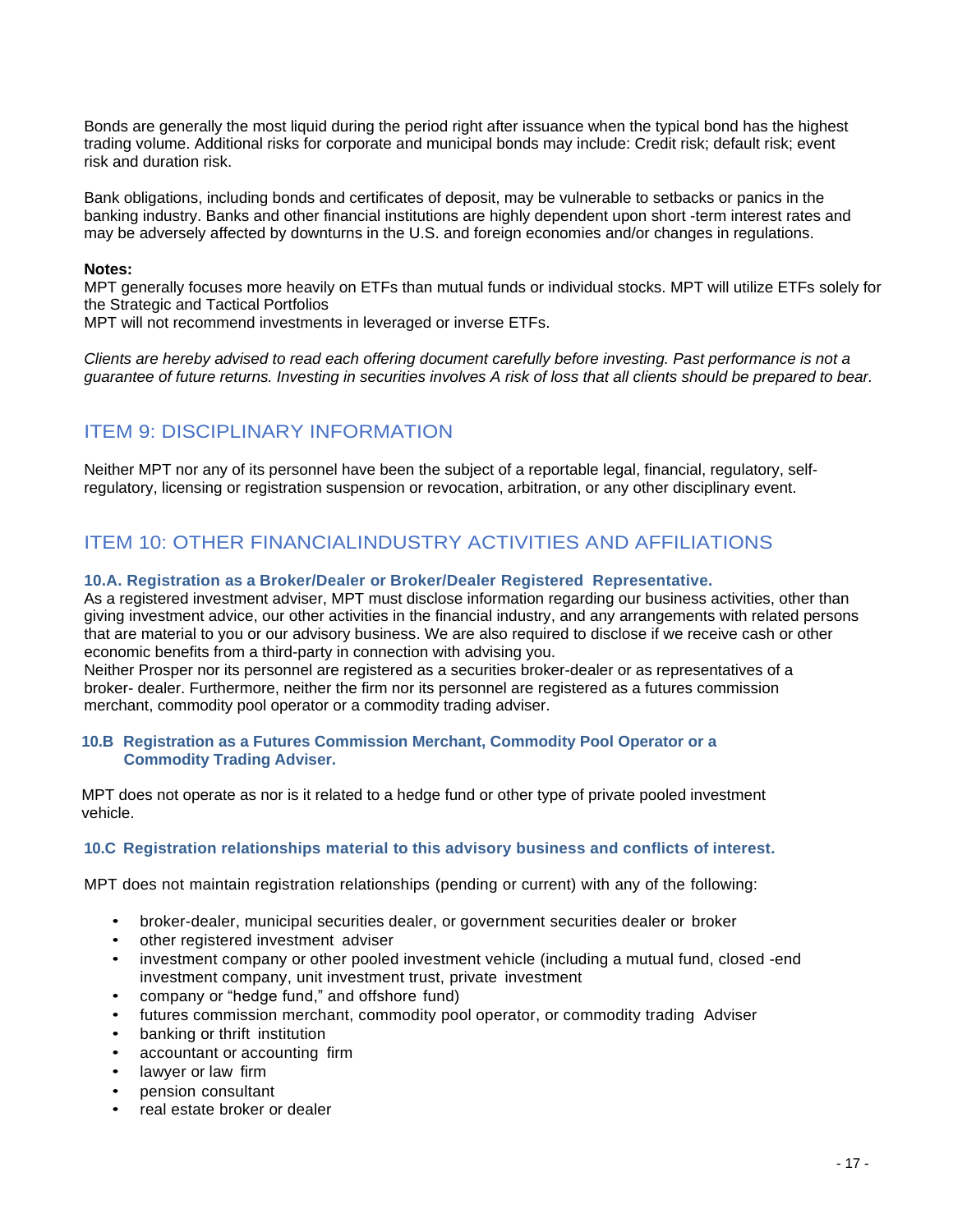sponsor or syndicator of limited partnerships.

Robert Hansen is dually registered with MPT and Vantage Point Investments, Inc.("VPI"). Robert Hansen is the sole owner of VPI, which offers separate and distinct services to the public. MPT and VPI do not share advisory clients, nor do they refer clients to either firm. Robert Hansen is a shareholder of and an independent insurance agent with an unaffiliated agency, Vantage Point Insurance Services, Inc. Mr. Hansen's insurance activities represent approximately 20% of his time during the year. The insurance firm is separate and distinct from MPT and is affiliated firms.

### **MPT's owners and their other business entities.**

The affiliated firms and other business activities described below provide services that are separate and distinct from the financial and advisory services provided by MPT. The compensation earned as a result of MPT's clients utilizing the services offered by these firms presents a conflict of interest between the Adviser and its clients. MPT attempts to mitigate the conflict of interest to the best of its ability by placing the client's interests ahead of its own or that of its owners and Investment Adviser Representatives by providing advice and recommendations that are suitable based on what is known about MPT's clients, through this ADV disclosure, and by providing compensation disclosure prior to an advisory client's participation in any service provided by the affiliated entity or outside business activity. Clients are welcome but are never obligated to engage the services of the affiliated or unaffiliated firms.

Tyler Hansen is also a licensed mortgage broker with Security Home Mortgage, LLC, an unaffiliated service firm and earns fees (paid by mortgage firms) as the result of mortgage sales. The time spent on this outside business activity may vary throughout the year but generally will involve less than 5% of his time. It is possible that clients of MPT may be casually introduced to the mortgage services available but are never under any obligation to utilize these services. Clients seeking mortgage services will receive written disclosure pertaining to the commission to be earned and clients must of course approve all transactions.

Tyler Hansen also owns Invest Self-Directed, LLC, which provides assistance with the establishment of selfdirected individual retirement plans. The services offered by this affiliated firm are separate and distinct from MPT's services and are engaged under a separate agreement with Investment Self-Directed The time spent in this business may vary throughout the year but generally accounts for less than 15% of his time per week.

In March 2021, MPT's affiliated insurance agency, Prosper Wealth Insurance, LLC was licensed in Utah. The agency is owned by Tyler Hansen and Ryan Robertson and these gentlemen are separately engaged as licensed insurance agents with this affiliate. The time spent on this activity may vary throughout the year but may account for up to 20% of their time. While clients are welcome to purchase insurance products, they are never obligated to do so. If clients purchase insurance, these licensed agents receive normal commissions paid by insurance companies. Commissions are not credited against the advisory fees that clients pay to MPT and are in addition to fees clients pay for MPT for its advisory services. Clients seeking insurance products will receive written disclosure pertaining to the commissions to be earned and clients must approve all contemplated transactions. Clients are free to select any insurance agency or insurance agent of their choosing. Consumers may verify insurance licensure via the Utah Insurance Department's website at https:// secure.utah.gov/agent-search/search.html#

Information on Annuities: Utah and other states have recently adopted the National Association of Insurance Commissioners' (NAIC) best interest rule or variations of the rule. The rule requires that annuity recommendations must be in the best interest of the consumer and agents may not place their financial interest ahead of the consumer's interest in making a recommendation, based on what is known about the consumer. Agents are required to act with reasonable diligence, care, and skill in making recommendations. In connection with an annuity recommendation, an agent must exercise reasonable diligence, care, and skill to 1. Know the consumer's financial situation, insurance needs and financial objectives; 2. Understand the available options after making a reasonable inquiry into the products available to the agent; 3. Have a reasonable basis to believe the recommended option effectively addresses the consumer's financial situation, insurance needs, and financial objectives over the life of the product, as evaluated in light of the consumer profile information; and 4. Communicate the basis or bases of the recommendation. Agents must also take special care in connection with an exchange or replacement of an annuity and associated charges including but not limited to the particulars concerning the ramifications and benefits of an exchange or replacement Utah also required that consumers receive the applicable annuity Buyers Guide. Utah and various states require prominent written disclosure to the consumer prior to the recommendation or sale of an annuity which discusses the agent's role in the transaction, commissions, licensing and appointment data in connection with his ability to sell insurance products and a description of the sources and types of cash and noncash compensation to be received, including compensation (if any) for the sale of a recommended annuity by commission as part of premium or other remuneration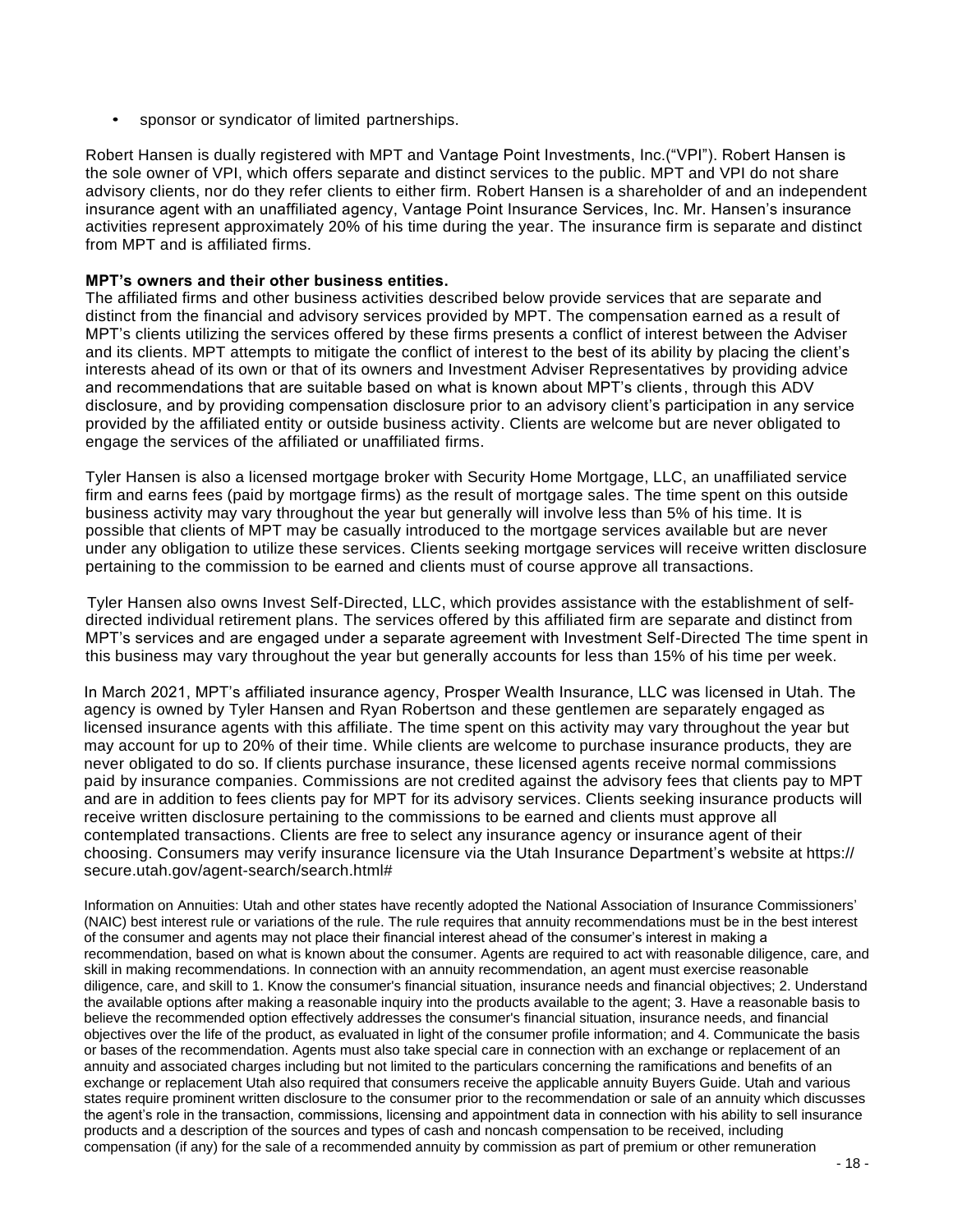received from the insurer, intermediary, or other producer or by fee as a result of a contract for advice or consulting services (in a separate capacity as an investment adviser representative); and 5. A notice of the consumer's right to request additional information.

### **10.D. Selection of other managers and how this adviser is compensated for those selections.**

As described in Item 4 of this Brochure, MPT may recommend unaffiliated independent managers when the Adviser believes the manager(s) may offer programs that are of interest to and could benefit the client. The Adviser generally seeks to recommend managers who are fee-only (do not accept commissions in connection with securities recommendations).

The selected independent manager(s) may provide access to investment platforms not otherwise available to other investment advisers (such as those requiring high investment minimums or institutional investment programs). The Independent managers may also offer specialized investment services or may be uniquely qualified in some facet of investing. Clients are welcome but are never obligated to utilize the services of any recommended firm.

At this writing, recommended unaffiliated Advisers include: Vantage Point Management, Inc. The Pacific Financial Group, Inc., and similar firms. Vantage Point Management is not affiliated with Vantage Point Investments, which is owned by Robert Hansen as disclosed above in Item 10.C.

MPT will perform analysis and due diligence on any independent manager it may recommend and will update its due diligence information no less than annually. Where the Adviser provides co -management services, contact and reviews with the Independent Manager will occur as often as quarterly.

The Adviser will consider the investor's stated financial situation, expressed needs and objectives and will prepare a referral to one or more unaffiliated independent investment managers depending upon the client's unique situation. MPT will suggest managers based upon areas of expertise, experience, philosophies and senior staff personalities that may make a strong match based upon what we know about the client. In most cases, the Adviser and the selected independent manager may manage only a portion of the client's overall investment portfolio. The client has the ultimate decision (authority) over which independent manager's services are utilized, if any.

Normally MPT will be engaged to provide co-management services and will retain its role as primary Adviser for its client. In such cases, MPT does not charge a separate fee for its services and only receives a portion of the management fee collected by the independent manager pursuant to a written agreement. The management fee is split out by the qualified custodian at the time fees are deducted from the managed account(s). Therefore, in these cases, clients do not pay a separate investment management fee for the services provided by MPT.

At the time of a referral, the Adviser will deliver the independent manager's ADV Part 2 Brochures, compensation disclosure information and any other materials required by rule or regulation to the investor. Investors are welcome but are never obligated to utilize any service provider that may be recommended the services of recommended independent managers are separate and distinct from the services provided by MPT. The selected independent managers are responsible for providing the agreed upon financial and/or investment services, suitability and due diligence, portfolio reporting (if applicable), prompt correction of any trade errors and best execution within their respective programs and pursuant to their written agreement with investors. The independent manager services can be terminated in accordance with the termination provisions set forth in the independent manager's (s') client agreement(s).

MPT does not accept compensation for referrals. In the event the Adviser provides referrals for any other service providers (such as law firms, tax or accounting professionals, etc.), it will do so solely as a service to clients and will not accept compensation for or from any recommendation list.

MPT does not compensate any person of firm for client referrals.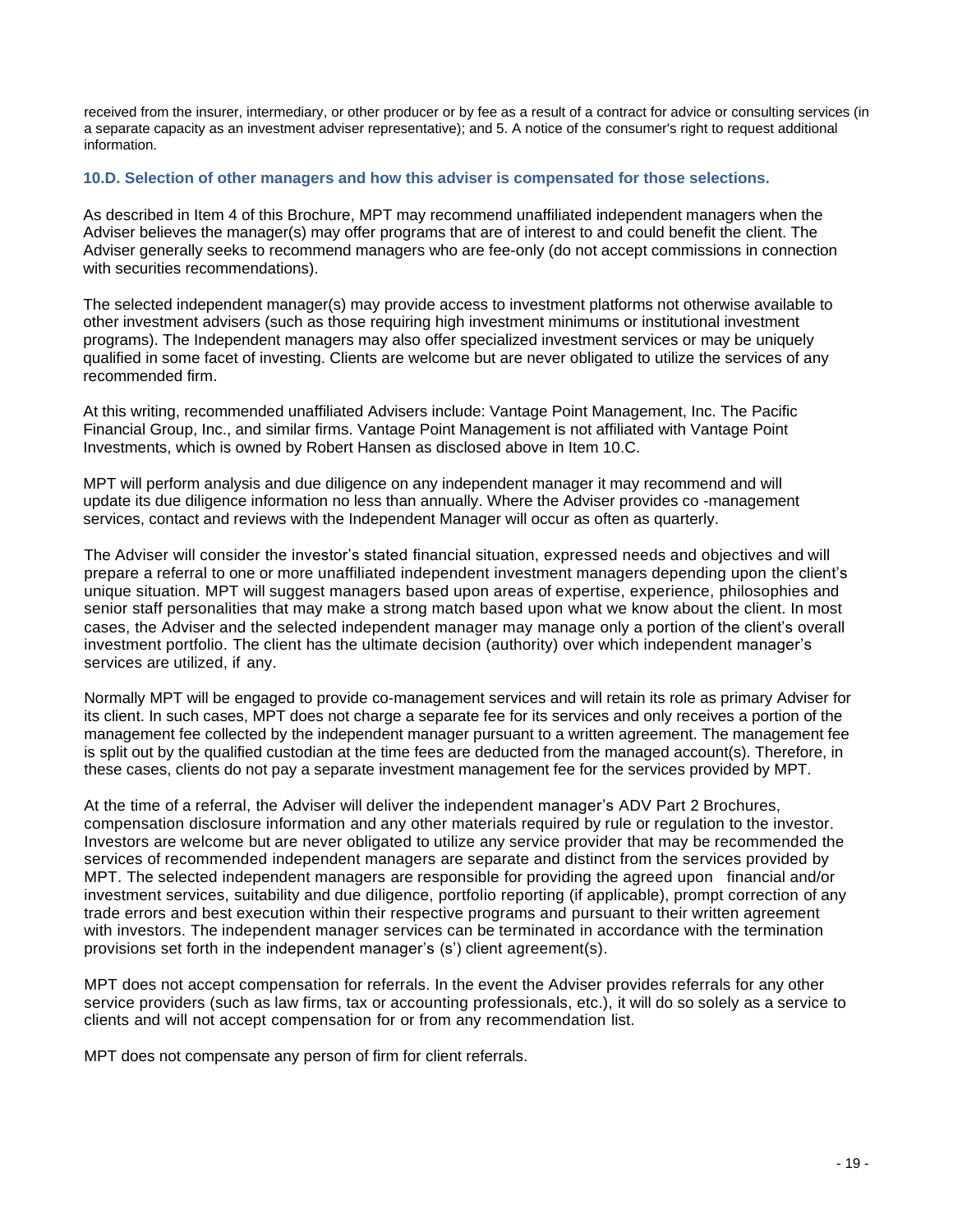# ITEM 11: CODE OF ETHICS, PARTICIPATION OR INTEREST IN CLIENT TRANSACTIONS AND PERSONAL TRADING

### **11. Code of Ethics.**

MPT takes the issue of regulatory compliance seriously and is committed to maintain compliance with federal and applicable state securities laws. In addition, MPT holds a position of public trust and it is our goal to maintain that trust; provide excellent service, good investment performance; and advice that is suitable.

Investors may be familiar with the roles fiduciaries play in various legal situations and in certain industries. As a Registered Investment Adviser, MPT is a fiduciary to each and every client. As fiduciaries, Investment Advisers owe their clients several specific duties and according to the SEC, these duties include:

- $\triangleright$  Providing advice that is suitable;
- $\triangleright$  Providing full disclosure of material facts and potential conflicts of interest (such that the client has complete and honest disclosure in order to make an informed decision about services of the Adviser and about investment recommendations);
- $\triangleright$  The utmost and exclusive loyalty and good faith;
- $\triangleright$  Best execution of transactions under the available circumstances;
- $\triangleright$  The Adviser's reasonable care to avoid ever misleading clients;
- $\geq$  Only acting in the best interests of clients.

It is the Adviser's policy to protect the interests of each client and to place the clients' interests first and foremost in each and every situation. The Adviser will abide by honest and ethical business practices to include, but not limited to the following:

- ❖ The Adviser will not induce trading in a client's account that is excessive in size or frequency in view of the financial resources and character of the account.
- ❖ The Adviser will make investment decisions with reasonable grounds to believe that the decisions are suitable for the client on the basis of information furnished by the client and we will document suitability.
- ❖ The Adviser and its Adviser Representatives will not borrow money from clients.
- ❖ The Adviser will not recommend the purchase of a security without the reasonable belief that the security is registered, or the security or transaction is exempt from registration in states where we provide investment advice and based upon information the Adviser receives.
- ❖ The Adviser will not recommend that the client place an order to purchase/ sell a security through an unlicensed broker/dealer or agent, based upon information available to the Adviser.
- ❖ All staff will report personal securities transactions to Tyler Hansen, Chief Compliance Officer, as required by the SEC. Reportable trades for the Adviser include *all but the following exceptions*:
	- Transactions effected pursuant to an automatic investment plan;
	- Securities held in accounts over which the access person has no direct or indirect influence or control;
	- Transactions and holdings in direct obligations of the US Government;
	- Money market instruments bankers' acceptances, bank certificates of deposit, commercial paper, repurchase agreements and other high-quality short-term debt instruments;
	- Shares of money market funds;
	- Mutual fund transactions/holdings as the Adviser does not have a material relationship with a fund company;
	- Transactions in units of a unit investment trust if the unit investment trust is invested exclusively in unaffiliated mutual funds.

All applicable securities rules and regulations will be strictly enforced. MPT will not permit and has instituted controls against insider trading.

MPT emphasizes the unrestricted right of clients to decline to implement any advice rendered, in whole or part. Where the Adviser is granted discretionary authority of the client's accounts, clients are welcome to set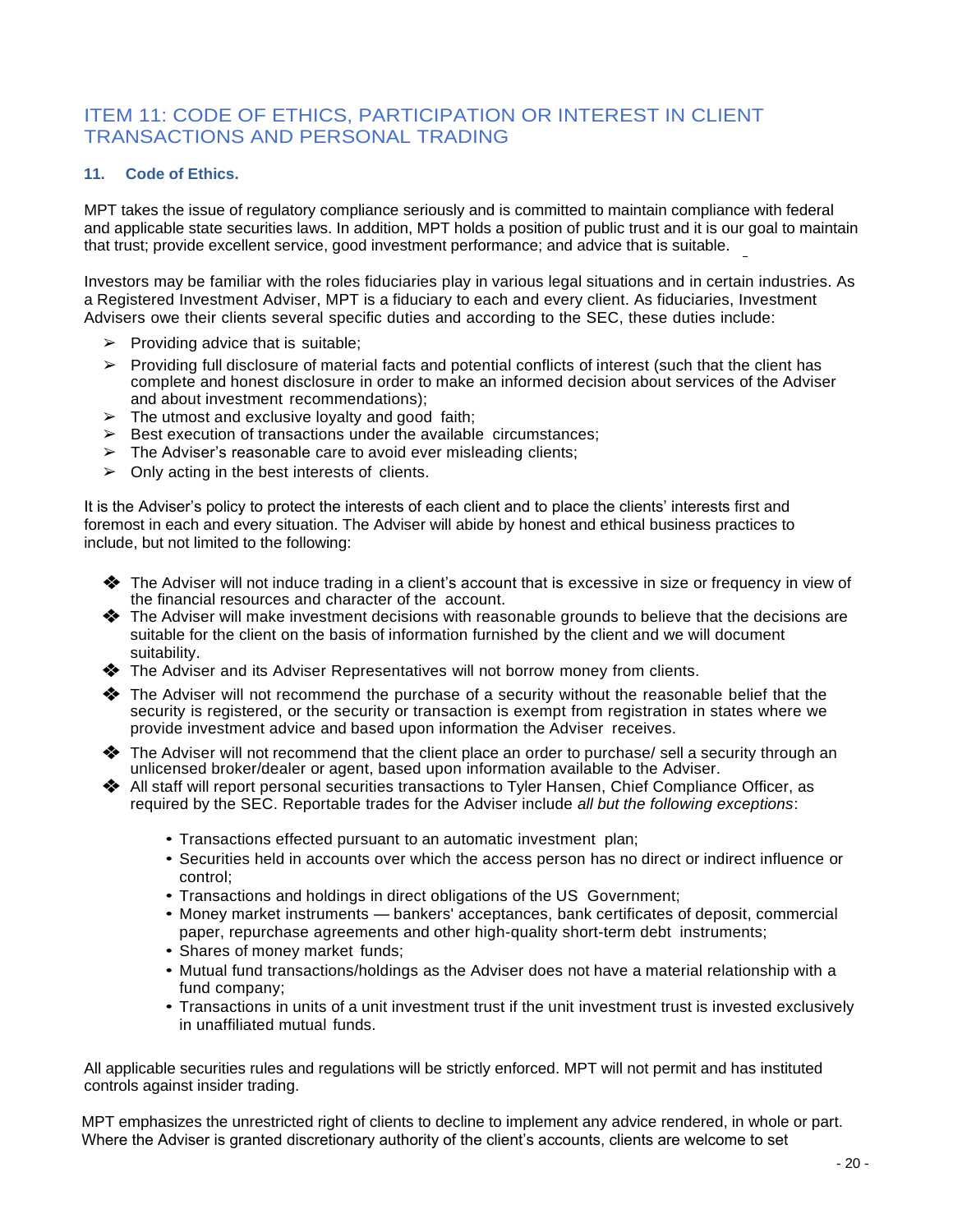investment parameters and/or limitations in writing and such direction is followed until such time the client's instructions are amended in writing.

Adviser Representatives and administrative personnel who do not follow the Adviser's Code of Ethics or who in any way violate securities rules and regulations, or who fail to report known or suspected violations will be disciplined or terminated, depending upon severity. Such persons could also face action by the SEC and/or state securities regulators.

Clients are welcome to request a copy of the Adviser's Code of Ethics by contacting the Adviser's office.

### **11.B Securities Recommendations involving material financial interests**

MPT Advisers does not recommend that clients buy or sell any security in which a related person to MPT has a material financial interest (such as ownership or control of the investment vehicle).

### **11.C Investing personal money in the same securities as clients**

The Adviser has established written policies and procedures for staff persons who may invest personal monies. On occasion, MPT's personnel may have similar investment goals and objectives and as a result may buy or sell securities for their personal accounts that may be identical to or different from those recommended to clients. benefit as a result of advice given to clients. Thus, at times the interests of the Adviser's or staff members' accounts may coincide with the interests of clients' accounts. However, at no time will the Adviser or any related person receive an added benefit or advantage over clients with respect to these transactions nor will the Adviser nor its associated persons will not place itself in a position to have added benefit as a result of advice given to clients. MPT has established policies and procedures relating to personal trade monitoring and an insider trading prohibition.

### **11.D Trading in securities at / around same time as clients**

MPT has established written policies and procedures for staff persons who may invest personal monies. MPT its Adviser Representatives acknowledge the Adviser's fiduciary responsibility to place the investment needs of clients ahead of the Adviser and its staff.

The interests of clients are held in the highest regard. At no time will the Adviser or any related person receive an added benefit or advantage over clients with respect to these transactions. The Adviser and its associated persons will not place itself in a position to have added benefit as a result of advice given to clients. This means, the officers and personnel of MPT shall not buy or sell securities for their personal portfolio(s) where their decision is substantially derived, in whole or in part, by reason of his or her employment unless the information is also available to the investing public on reasonable inquiry.

The Adviser has established trading policies for its access persons. Tyler Hansen, the Chief Compliance Officer of MPT, is responsible for the monitoring of personal trading conducted by staff.

When the Adviser is purchasing or considering for purchase any security on behalf of a client, no *Access Person o*f the Adviser may effect a transaction in that security prior to the completion of the purchase or until a decision has been made not to purchase such security. Similarly, when the Adviser is selling or considering the sale of any security on behalf of a client, no *Access Person* may effect a transaction in that security prior to the completion of the sale or until a decision has been made not to sell such security. These requirements are not applicable to: (i) direct obligations of the Government of the United States; (ii) money market instruments, bankers' acceptances, bank certificates of deposit, commercial paper, repurchase agreements and other high quality short-term debt instruments, including repurchase agreements; (iii) shares issued by mutual funds or money market funds; and (iv) shares issued by unit investment trusts that are invested exclusively in one or more mutual funds.

# ITEM 12: BROKERAGE PRACTICES

**12.A Factors used to select custodians and/or broker-dealers.**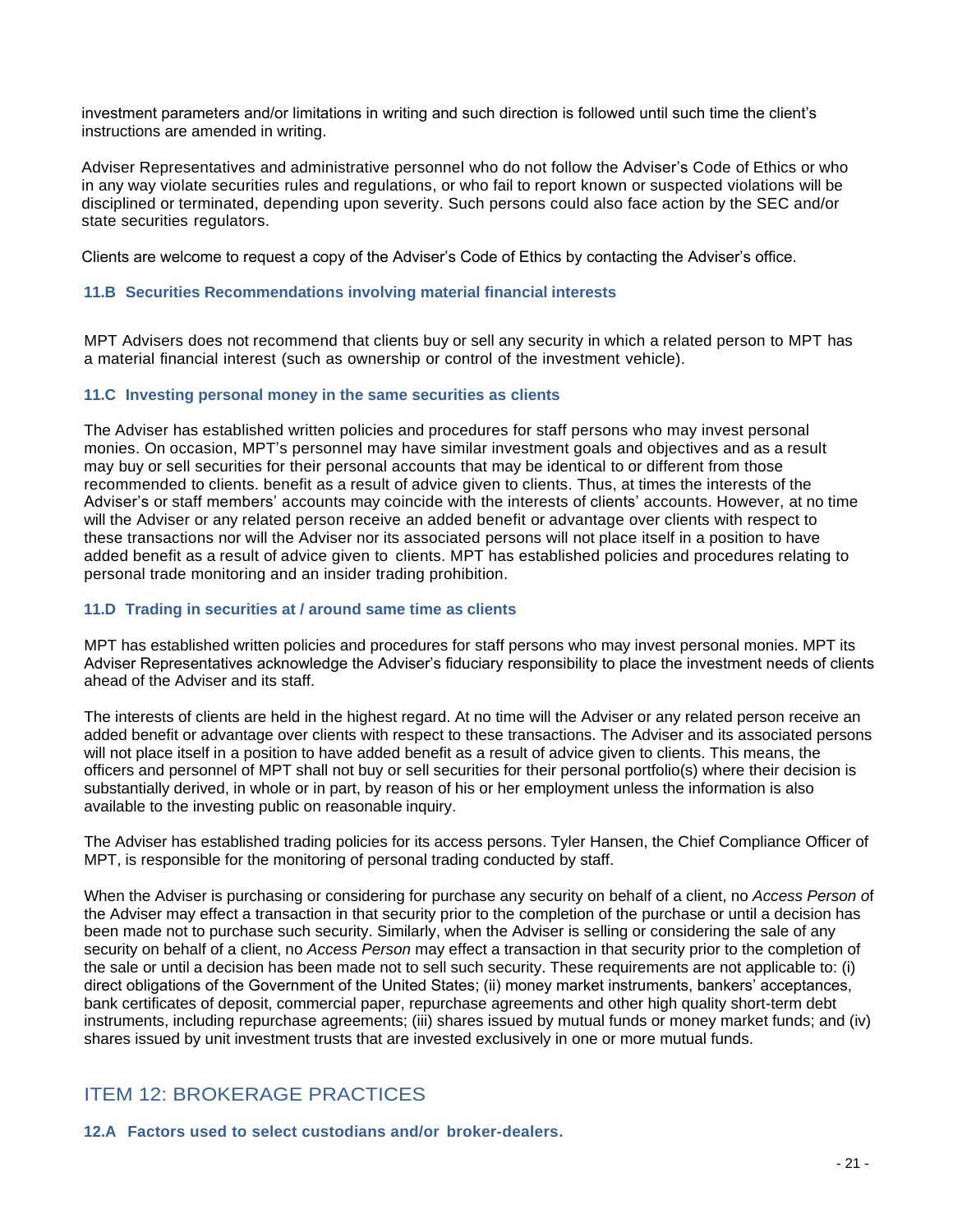Financial Planning and Consultation clients can use any brokerage firm of their choice to implement any desired transactions, in whole or in part, at their discretion.

MPT is independently owned and operated and has no affiliation with the recommended custodial firms. The Adviser Representatives of MPT are not registered representatives of any broker/dealer firm.

MPT has established a non-exclusive relationship with IRA Services Trust Company ("IRA Services"), Folio FN (Folio Investments) and TD Ameritrade for custodial services. For clients who use MPT' Investment Management Services, clients will enter into a separate agreement with IRA Services, FOLIO FN and/or TD Ameritrade to custody their assets.

We consider several factors in recommending custodians and broker-dealers to clients, such as ease of use, reputation, service execution, pricing and financial strength. Although the expenses and/or transaction fees paid by our clients shall comply with our duty to obtain best execution, a client may pay fees and expenses that are higher than another qualified custodian or broker-dealer might charge to affect the same transaction where we determine, in good faith, that the fees and expenses are reasonable in relation to the value of the brokerage and research services received.

In seeking best execution, the determinative factor is not the lowest possible cost, but whether the transaction represents the best qualitative execution, taking into consideration the full range of broker-dealer and custodial services, including the value of research provided, execution capability, fees and expenses, and responsiveness. Accordingly, although we will seek competitive rates, it may not necessarily obtain the lowest possible expenses or transaction rates for client account transactions. The brokerage commissions or transaction fees charged by the designated broker-dealer/custodian are exclusive of, and in addition to, our investment management fee.

As previously noted, clients receiving Financial Planning and Consultation services are welcome to utilize any service provider they may choose and are welcome to implement any advice or recommendations in whole or in part. MPT does not accept client-directed brokerage in connection with its Investment Management **Services** 

### **12.A.1 Research and other soft-dollar benefits**

MPT Advisers has not entered into any agreement to receive soft dollars from any service provider.

Although not a material consideration when determining whether to recommend that a client utilize the services of a particular broker-dealer/custodian, we may receive from a broker-deal/custodian without cost (and/or at a discount) support services and/or products, certain of which assist us to better monitor and service client accounts maintained at such institutions. Included within the support services that may be obtained by us may be investment-related research, pricing information and market data, software and other technology that provide access to client account data, compliance and/or practice management-related publications, discounted or gratis consulting services, discounted and/or gratis attendance to industry conferences, meetings, and other educational and/or social events, marketing support, computer hardware and/or software and/or other products used by us in furtherance of its investment supervisory business operations.

As indicated above, the support services and/or products that may be received may assist us in managing and administering client accounts. Others do not directly provide such assistance, but rather assist us to manage and further develop our business enterprise.

MPT's clients do not pay more for investment transactions effected and/or assets maintained at recommended broker- deal/custodian as a result of this arrangement. There is no corresponding commitment made by us to a recommended broker-deal/custodian or any other entity to invest any specific amount or percentage of client assets in any specific mutual funds, securities or other investment products as result of the above arrangement.

### **12.A.2. Brokerage for client referrals.**

MPT does not engage in any brokerage for referral relationships.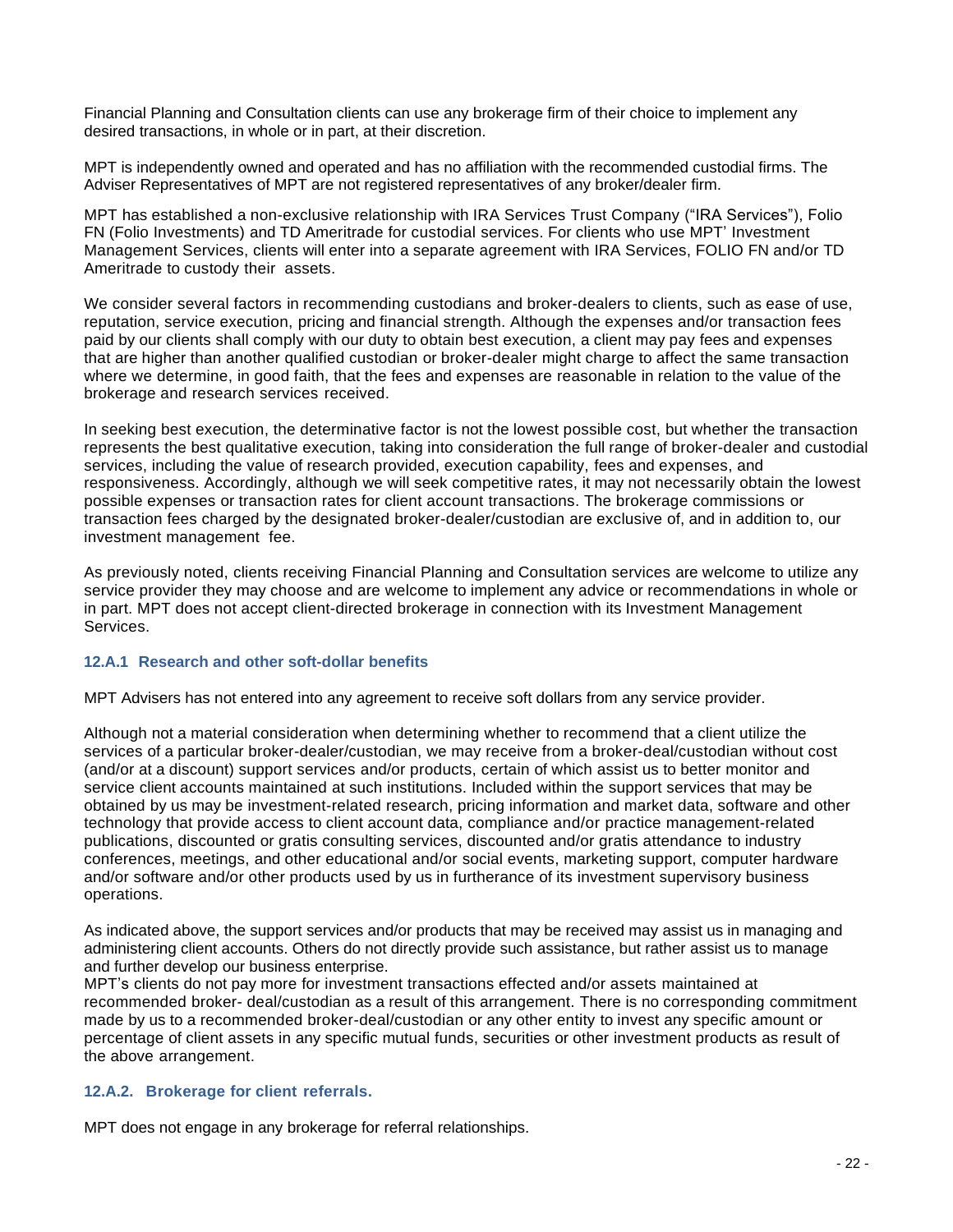### **12.A.3. Clients directing which broker / custodian to use.**

MPT does not engage in client-directed brokerage services.

### **12.B Aggregation (block) trading for multiple accounts**

Transactions for each client generally will be effected independently, unless the Adviser decides to purchase or sell the same securities for several clients at approximately the same time. MPT may (but is not obligated to) combine or "batch" such orders to obtain best execution, to negotiate more favorable commission rates, or to allocate equitably among the Adviser's clients - differences in prices and commissions or other transaction costs that might have been obtained had such orders been placed independently. Due to the individualized nature of services, however, large orders of securities are not always consistent with the nature of the Adviser's services. Aggregation is undertaken in firms processing large orders of securities in order to realize more effective trade execution and the cost efficiencies that come from executing larger order sizes. In each case, the Adviser strives to allocate investment opportunities or trades among its clients in a manner that is fair and equitable and based upon the client investment objectives. While these situations will be rare: Normally, under this procedure, transactions will generally be averaged as to price and allocated according to the Adviser's standard allocation procedure. This procedure considers the circumstances of each trade and always strives for fairness and cost-effectiveness to the client. In most cases when the Adviser executes only a partial fill of a targeted buy order, allocations will prioritize complete fills for clients with the most available cash as a percentage of portfolio assets. Likewise, when the Adviser executes only a partial fill of a targeted sell order, allocations will prioritize complete fills for clients with the least available cash as a percent of portfolio assets. To the extent that the Adviser determines to aggregate client orders for the purchase or sale of securities, including securities in which the Adviser's Representatives may invest, the Adviser shall normally do so in accordance with applicable rules promulgated under the SEC's Investment Advisers Act and no-action guidance provided by the staff of the SEC. An allocation statement will be prepared, and any special circumstances or conditions will be outlined in connection with each event. The Adviser shall not receive any additional compensation or remuneration as a result of the aggregation.

Certain issues may impact the Adviser's allocation under the particular circumstances and in such cases, the allocation will be made based upon other relevant factors, which may include: (i) when only a small percentage of the order is executed, shares may be allocated to the account with the smallest order or the smallest position or to an account that is out of line with respect to security or sector weightings relative to other portfolios, with similar mandates; (ii) allocations may be given to one account when one account has limitations in its investment guidelines which prohibit it from purchasing other securities which are expected to produce similar investment results and can be purchased by other accounts; (iii) if an account reaches an investment guideline limit and cannot participate in an allocation, shares may be reallocated to other accounts (this may be due to unforeseen changes in an account's assets after an order is placed); (iv) in cases where a small proportion of an order is executed in all accounts, shares may be allocated to one or more accounts on a random basis.

Recommended unaffiliated Investment Managers may engage in block trading and are required to disclose their trading practices in their respective Form ADV 2A Brochures at Item 12.

**Trade error policy:** The Adviser requires its personnel to carefully implement investment decisions. Nevertheless, if a trade error occurs, it is the Adviser's policy to correct the error as soon as possible and in such a manner that the affected client is not disadvantaged and bears no loss. The Adviser utilizes a trade-error account via its custodial service providers, as needed, to process trade error reimbursements. The custodial firms will normally retain any gains as the result of a trade error and will be deposited into a separate account. The service providers may donate these funds in accordance with their then-current internal donation policies. Clients ae welcome to review their selected service provider's trade error disclosure or are welcome to contact MPT with questions or concerns.

**Trading Away**: Clients may incur transaction costs in addition to any commissions charged by the broker-dealer when securities traded over-the-counter are effected on their behalf through the broker-dealer on an agency basis. Broker custody of client assets may limit or eliminate the Adviser's ability to obtain best price and execution of transactions in over-the counter securities.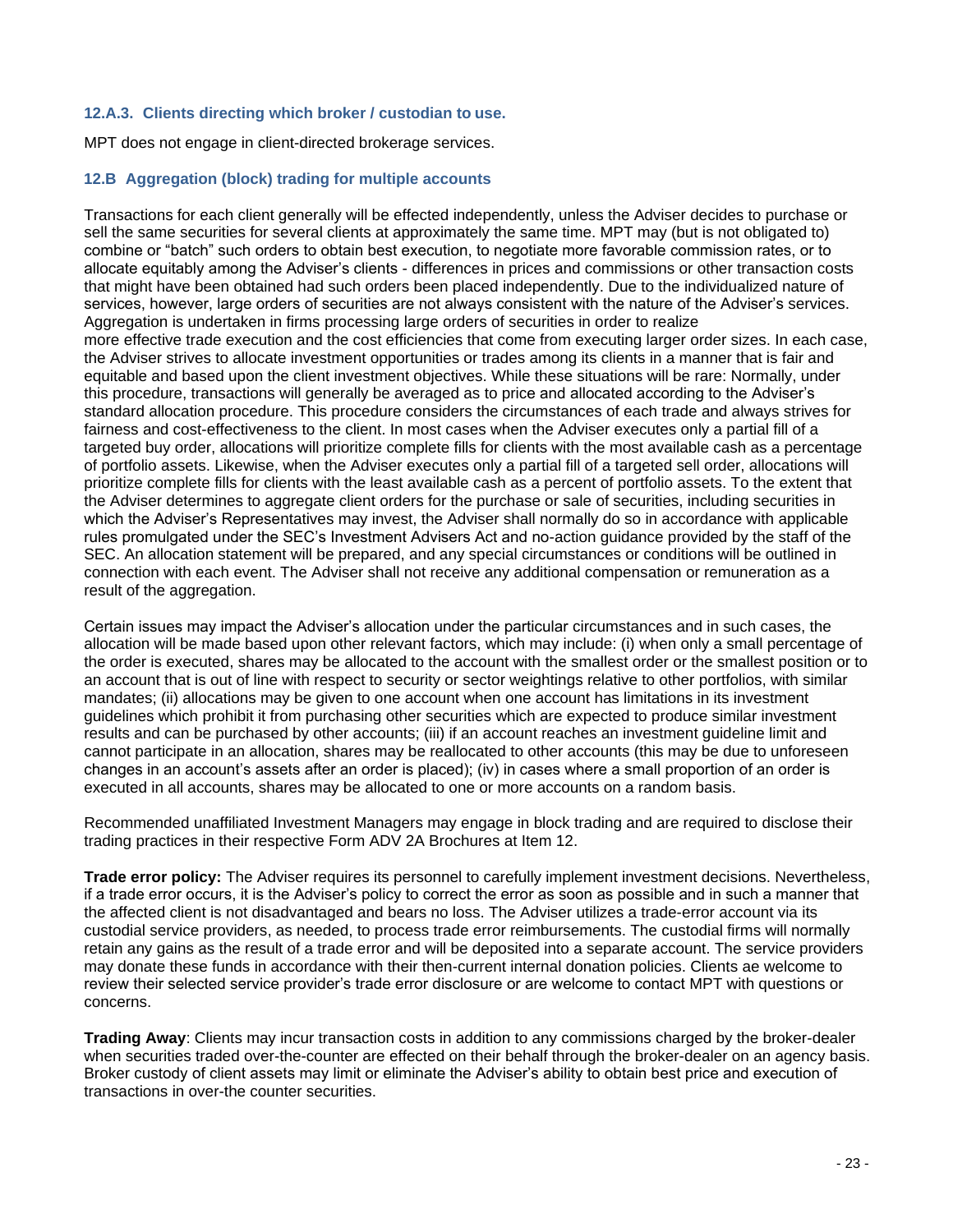# ITEM 13: REVIEW OF ACCOUNTS

### **13.A. Frequency and nature of periodic reviews.**

While the underlying securities within client accounts are monitored on an ongoing basis, managed accounts are internally reviewed at least quarterly. Accounts are reviewed in the context of each client's stated investment objectives and guidelines. Financial planning and consultation services terminate at the conclusion of services and do not include reviews unless the Adviser is engaged for these additional services.

### **13.B Who conducts reviews.**

Reviews are conducted by Adviser Representatives under the direction of the Chief Compliance Officer.

### **13.C Factors that may trigger non-periodic reviews of accounts.**

Account reviews may be triggered by material changes in variables such as the client's individual circumstances, the market, and the political or economic environment. Portfolio reviews may also be triggered by significant account deposits or withdrawals. Additionally, we are happy to review the client's portfolio at any time upon their request.

### **13.D Content and frequency of regular reports to clients.**

Clients can expect to receive customary account statements from their selected custodian.

At least once per year, MPT contacts each Client receiving investment management services to remind them to review and update personal profile information they previously provided. MPT also requests that Clients reconfirm the same information on an annual basis.

# ITEM 14: CLIENT REFERRALS AND OTHER COMPENSATION

### **14.A Economic benefits provided by third parties for advice rendered to clients (includes sales awards or other prizes)**

MPT does not accept any economic benefit, directly or indirectly, from any third party in exchange for the advisory and management services provided to its clients.

Those Adviser Representatives who are licensed insurance agents and mortgage brokers do not participate in sales contests.

### **14.B Compensation to non-advisory personnel for client referrals**

MPT Adviser does not compensate any non-advisory personnel member for client referrals. The Advisers staff is not compensated for referrals.

# **ITEM 15: CUSTODY**

MPT does not take custody of client accounts, funds or securities at any time. Custody of client's accounts is held with a qualified custodian, as discussed in item 12 of this Brochure. However, with a client's consent, MPT may be provided with the authority to deduct our fees from a client's account(s), which regulators deem to be constructive custody of assets. However, the Adviser conducts fee deduction activities in accordance only via qualified custodians and employs the safeguards established by the Investment Advisers Act as set forth in Item 5 of this Brochure. Therefore, MPT is not required to comply with custody-reporting requirements.

The custodian does not verify the accuracy of our advisory fee calculation. Clients will receive account statements directly from the custodian and statements will reflect the deduction of advisory fees as well as important account information.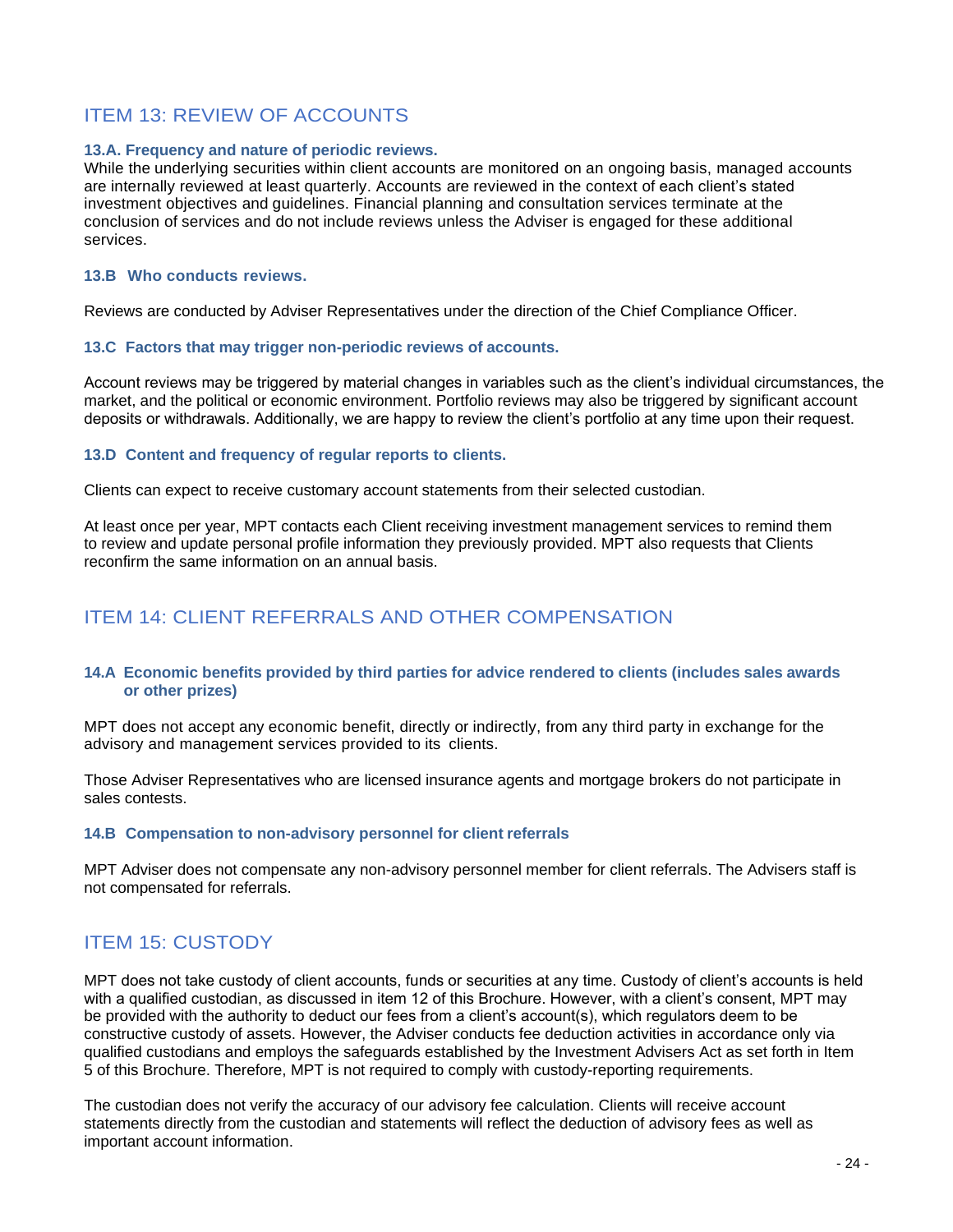In all cases, clients have a direct and beneficial interest in their securities (individual ownership), rather than an undivided interest in a pool of securities. Execution of transactions and custody of client funds and securities are services provided by the client's selected brokerage/custodial services provider(s).

It is vitally important that clients receive regular and transactional account statements f rom their custodian(s) and clients should carefully review those statements. If clients find that statements are not being received directly or if statements contain any errors, they should promptly contact MPT and their custodial firm. Clients must also promptly report address changes to the Adviser and their custodial firm to avoid delays in information.

### ITEM 16: INVESTMENT DISCRETION **LIMITED DISCRETIONARY TRADING AUTHORITY**

For client accounts where MPT provides ongoing management services, we enter into a limited discretionary Investment Management Agreement that outlines our duties and responsibilities. With the client's authorization as provided in the custodial account forms and the Adviser's client agreement, MPT will maintain limited discretionary trading authority to execute securities transactions in the investor's portfolio within the investor's designated investment objective, to include the securities to be bought and sold, and the amount of securities to be bought and sold. MPT will never have full power of attorney and will not have the authority to take custody of investor funds or securities other than the constructive custody associated with the deduction of contractually agreed advisory fees via the investor's qualified custodian (requires client authorization).

## ITEM 17: VOTING CLIENT SECURITIES **Proxy Voting**

MPT will not ask for, nor accept voting authority for client securities. The client is responsible for the manner in which proxies are voted, as well as all other elections relative to mergers, acquisitions, tender offers, or other events pertaining to the client's investments. The client will request receipt of their proxies and other solicitations directly from the custodian or transfer agent for their investments. We do not offer any consulting assistance regarding proxy issues to clients.

# ITEM 18: FINANCIAL INFORMATION

**18.A Balance Sheet.** MPT does not require nor solicit prepayment of more than \$1200 in fees per client for advisory services six months or more in advance and therefore is not required to include a balance sheet with this brochure.

**18.B Financial conditions reasonably likely to impair the adviser's contractual commitments to clients.**  Neither MPT, nor its management, have any financial conditions that are likely to reasonably impair our ability to meet contractual commitments to clients.

**18.C Bankruptcy petitions in the past 10 years.** MPT and its management have not been party to a bankruptcy petition in the past 10 years.

# PRIVACY POLICY

As a registered investment adviser, MPT must comply with SEC Regulation S -P (the "Privacy Rule"), which requires Registered investment Advisers to adopt policies and procedures to protect the "nonpublic personal information" of clients and consumers and to disclose to such person's policies and procedures designed for protecting that information.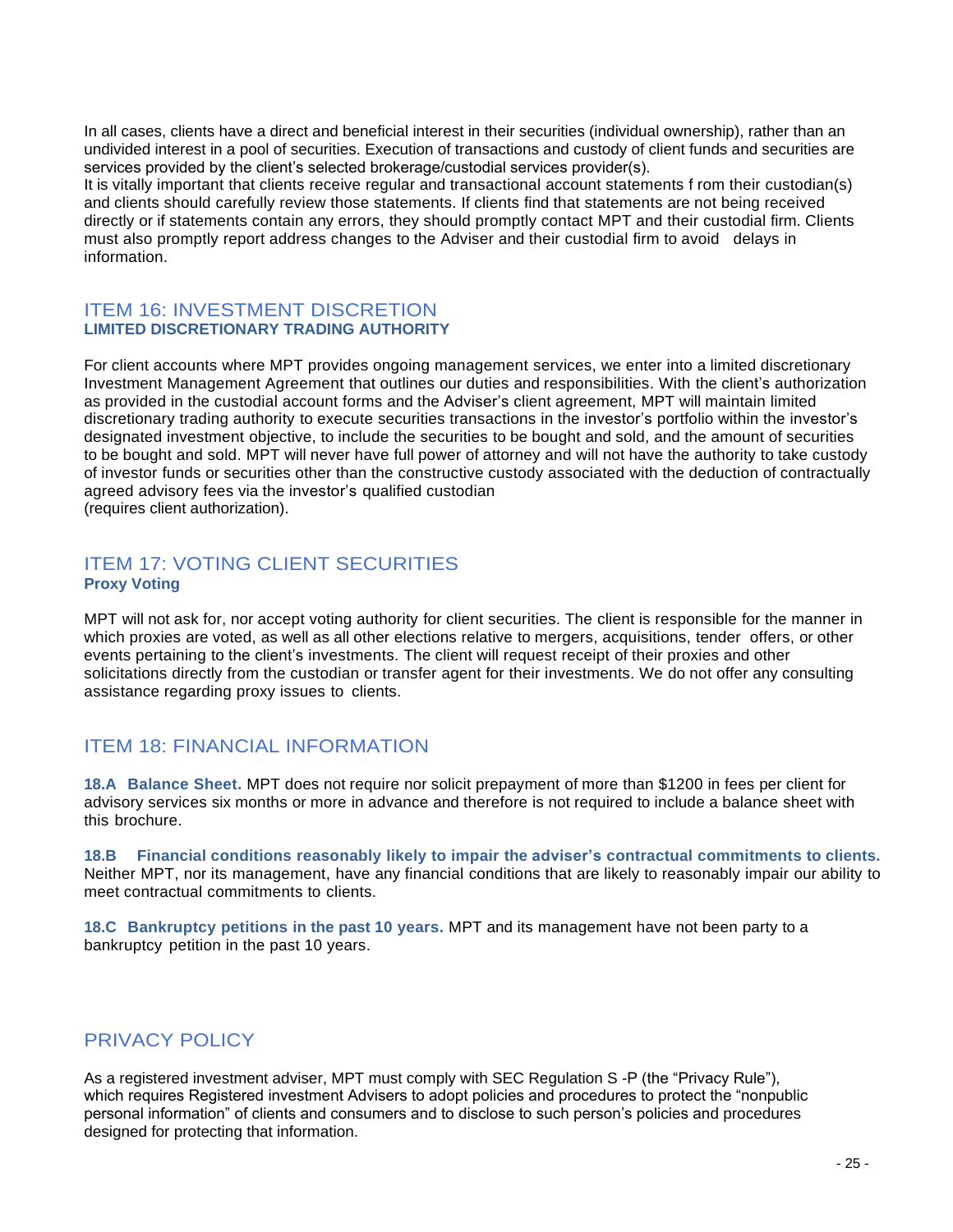Nonpublic personal information includes nonpublic "personally identifiable financial information" plus s any list, description or grouping of customers that is derived from nonpublic personally identifiable financial information. Such information may include personal financial and account information, information relating to services performed for or transactions entered into on behalf of clients, advice provided by the Adviser to clients, and data or analyses derived from such nonpublic personal information.

MPT values our clients' and consumers' trust and confidence. Privacy is an issue we take seriously.

In its role as Investment Adviser, MPT routinely collects nonpublic personal information from clients and prospective clients. This information generally will include but is not limited to:

- Information provided from applications, forms and other information provided to us either verbally or in writing, and include but are not limited to your name, address, phone number, account information, social security number, assets, employment, income and debt;
- Data about your accounts, transactions and parties to transactions and; health and beneficiary information (such as may pertain to planning issues);
- Information from other outside sources;
- Any other data that is deemed to be nonpublic personal information as defined by the SEC's Regulation S-P.

We will never sell the nonpublic personal information we obtain from consumers or clients. All information provided by clients or prospective clients to the Adviser, (including the Adviser's personnel), and information and advice furnished by the Adviser to clients, shall be treated as confidential and shall not be disclosed to unaffiliated third parties, except as directed by clients with written authorization, by application to facilitate the investment advisory services offered by the Adviser via an affiliated or unaffiliated financial services provider (such as the client's selected manager, custodial firm or broker/dealer), or as required by any rule, regulation or law to which the Adviser and its staff may be subject.

MPT maintains client and consumer records in a controlled environment and records (electronic and otherwise) are only available to authorized persons of the Adviser who have a need to access client information in order to deliver advisory services, provide administrative support, or to respond to client requests. The Adviser has made reasonable efforts and conducts periodic tests to ensure that its electronic network is secure.

The Adviser's position and policies relating to the protection of non-public personal information extends beyond the life of the Adviser's Client Agreement. Client information is retained in a protected manner for the time period required by regulators (five years from the data of last use) and thereafter is safely destroyed via in-house shredding or a contracted secure shredding service.

Consumers (who are not clients) who provide information during an initial consultation or for other purposes but do not go on to become clients of the Adviser also receive privacy protection. Original information will be promptly returned in person or via the mail if the Adviser's services are not engaged. Alternatively, if nonpublic personal information is contained in copies of documents, notes or some other media, this information will be securely filed for a period of up to one year (depending upon likelihood of engagement) before being shredded in-house or via our secure shredding service.

If, at any time, the Adviser adopts material changes to its privacy policies, the Adviser shall promptly provide each such client with a revised notice reflecting the new privacy policies. Clients and consumers are welcome to discuss questions or concerns relating to the Adviser's privacy policy with Tyler Hansen, the Chief Compliance Officer of MPT.

#### **Sharing Data with Affiliated Entities and Opportunity to Opt-Out**

MPT may share nonpublic personal consumer and client information with its affiliated entities (those listed in Item 10 of this Brochure) so information about their services can be shared with you. We may begin sharing information as soon as 30 days after you have received MPT's privacy policy disclosure but sharing will cease when you advise us of your decision to opt out of the sharing of data or when the client relationship with MPT is